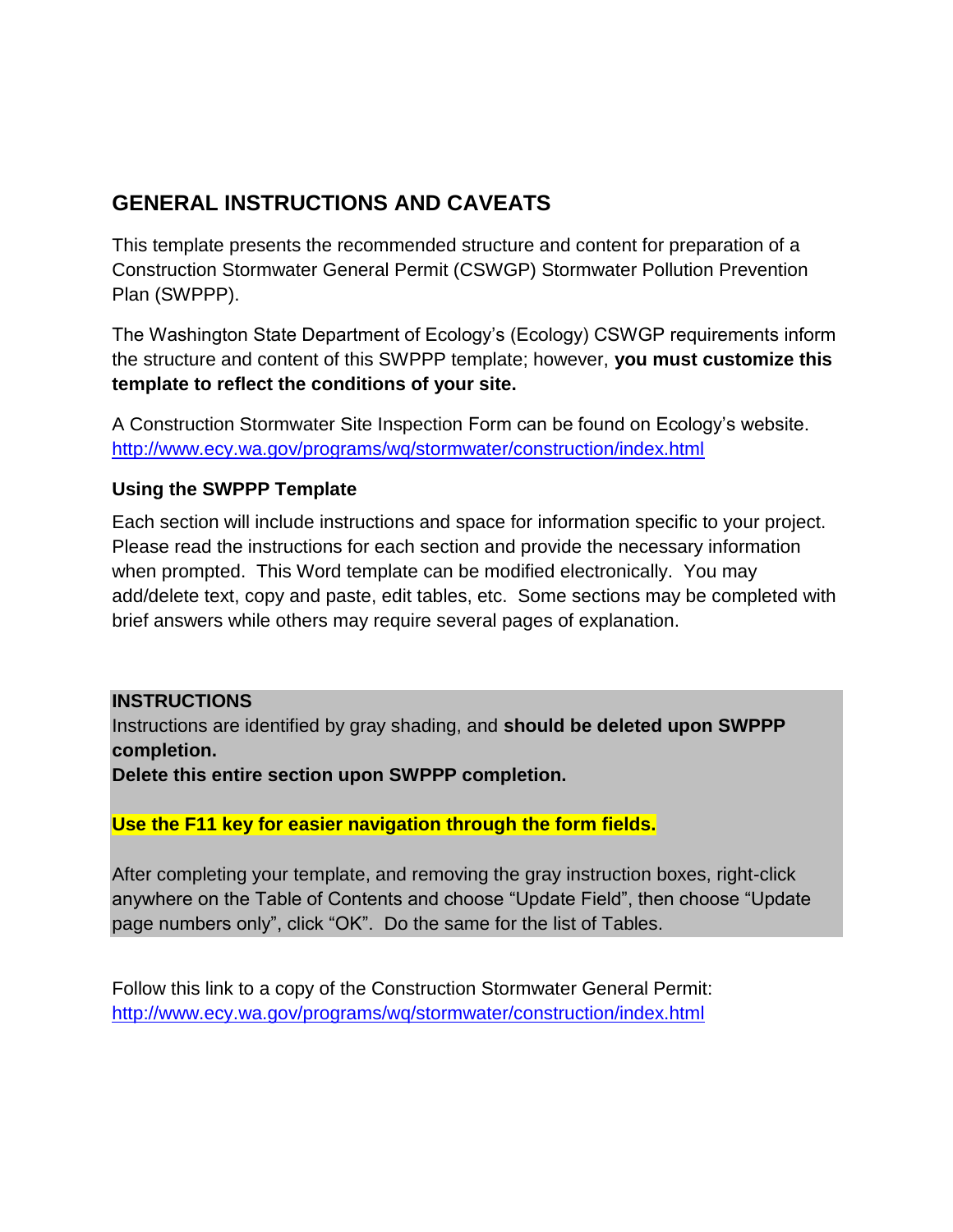**Construction Stormwater General Permit**

# **Stormwater Pollution Prevention Plan (SWPPP)**

for **[Insert Project Name]**

Prepared for:

# **The Washington State Department of Ecology** *[Insert Ecology Regional Office Name]*

| <b>Permittee / Owner</b> | <b>Developer</b> | <b>Operator / Contractor</b> |
|--------------------------|------------------|------------------------------|
| [Insert Name]            | [Insert Name]    | [Insert Name]                |

## **[Insert Project Site Location]**

**Update as necessary.**

## **Certified Erosion and Sediment Control Lead (CESCL)**

| <b>Name</b>   | Organization  | <b>Contact Phone Number</b> |
|---------------|---------------|-----------------------------|
| [Insert Name] | [Insert Name] | [Insert Name]               |

#### **SWPPP Prepared By**

| <b>Name</b>   | Organization  | <b>Contact Phone Number</b> |
|---------------|---------------|-----------------------------|
| [Insert Name] | [Insert Name] | [Insert Name]               |

#### **SWPPP Preparation Date**

#### **Project Construction Dates**

| <b>Activity / Phase</b> | <b>Start Date</b> | <b>End Date</b> |
|-------------------------|-------------------|-----------------|
| [Insert Name]           |                   |                 |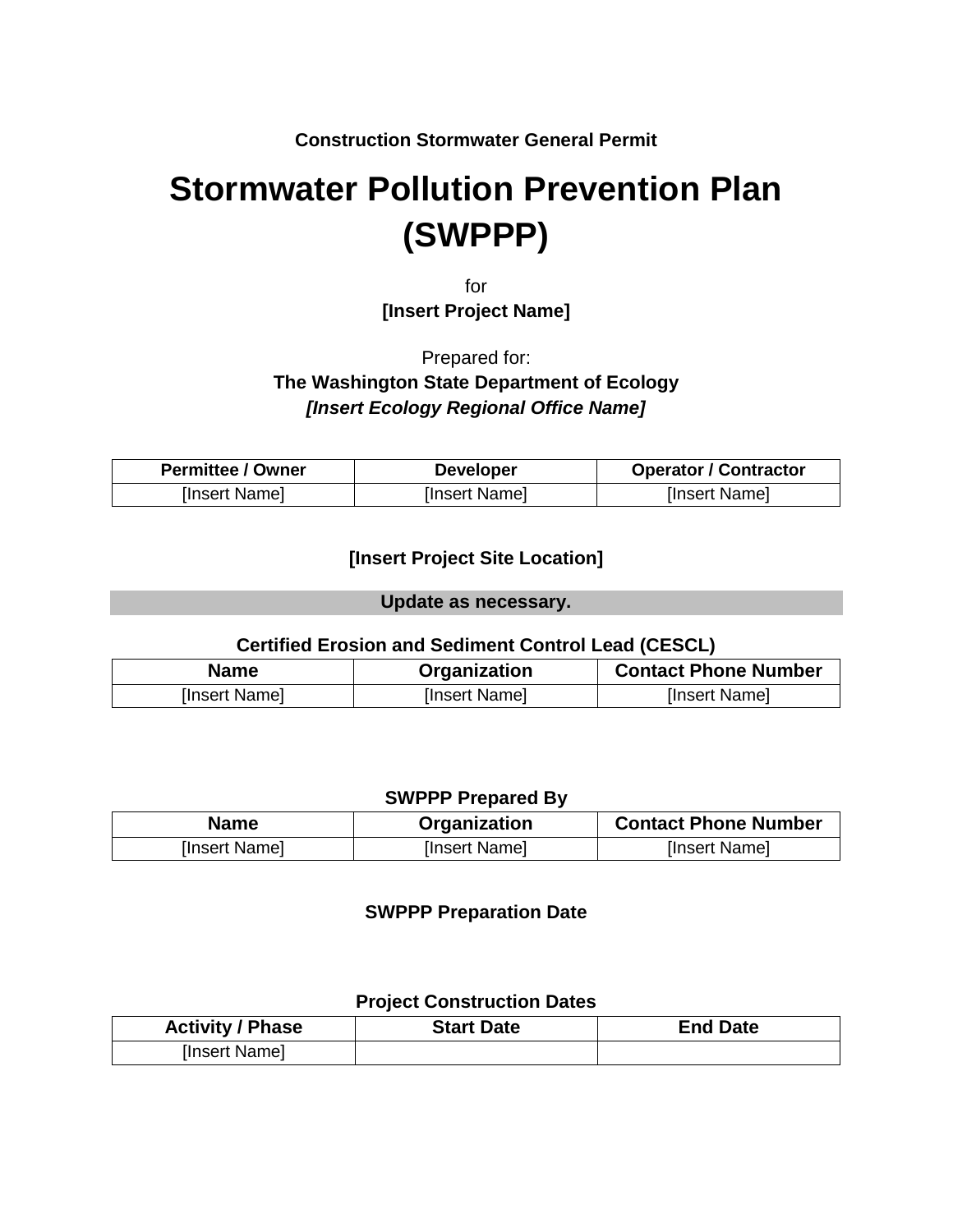# **Table of Contents**

| $\mathbf{1}$   |     |        |                                                                        |  |
|----------------|-----|--------|------------------------------------------------------------------------|--|
|                | 1.1 |        |                                                                        |  |
|                | 1.2 |        |                                                                        |  |
| $\overline{2}$ |     |        |                                                                        |  |
|                | 2.1 |        |                                                                        |  |
|                |     | 2.1.1  |                                                                        |  |
|                |     | 2.1.2  |                                                                        |  |
|                |     | 2.1.3  |                                                                        |  |
|                |     | 2.1.4  |                                                                        |  |
|                |     | 2.1.5  |                                                                        |  |
|                |     | 2.1.6  |                                                                        |  |
|                |     | 2.1.7  |                                                                        |  |
|                |     | 2.1.8  |                                                                        |  |
|                |     | 2.1.9  |                                                                        |  |
|                |     | 2.1.10 |                                                                        |  |
|                |     | 2.1.11 |                                                                        |  |
|                |     | 2.1.12 |                                                                        |  |
|                |     | 2.1.13 | Element 13: Protect Low Impact Development (LID) BMPs 24               |  |
| 3              |     |        |                                                                        |  |
| 4              |     |        |                                                                        |  |
|                | 4.1 |        |                                                                        |  |
|                | 4.2 |        |                                                                        |  |
|                |     | 4.2.1  |                                                                        |  |
|                |     | 4.2.2  |                                                                        |  |
| 5              |     |        | Discharges to 303(d) or Total Maximum Daily Load (TMDL) Waterbodies 29 |  |
|                |     |        |                                                                        |  |
|                | 5.2 |        |                                                                        |  |
| 6              |     |        |                                                                        |  |
|                | 6.1 |        |                                                                        |  |
|                |     | 6.1.1  |                                                                        |  |
|                |     | 6.1.2  |                                                                        |  |
|                |     | 6.1.3  |                                                                        |  |
|                | 6.2 |        |                                                                        |  |
|                |     | 6.2.1  |                                                                        |  |
|                |     | 6.2.2  |                                                                        |  |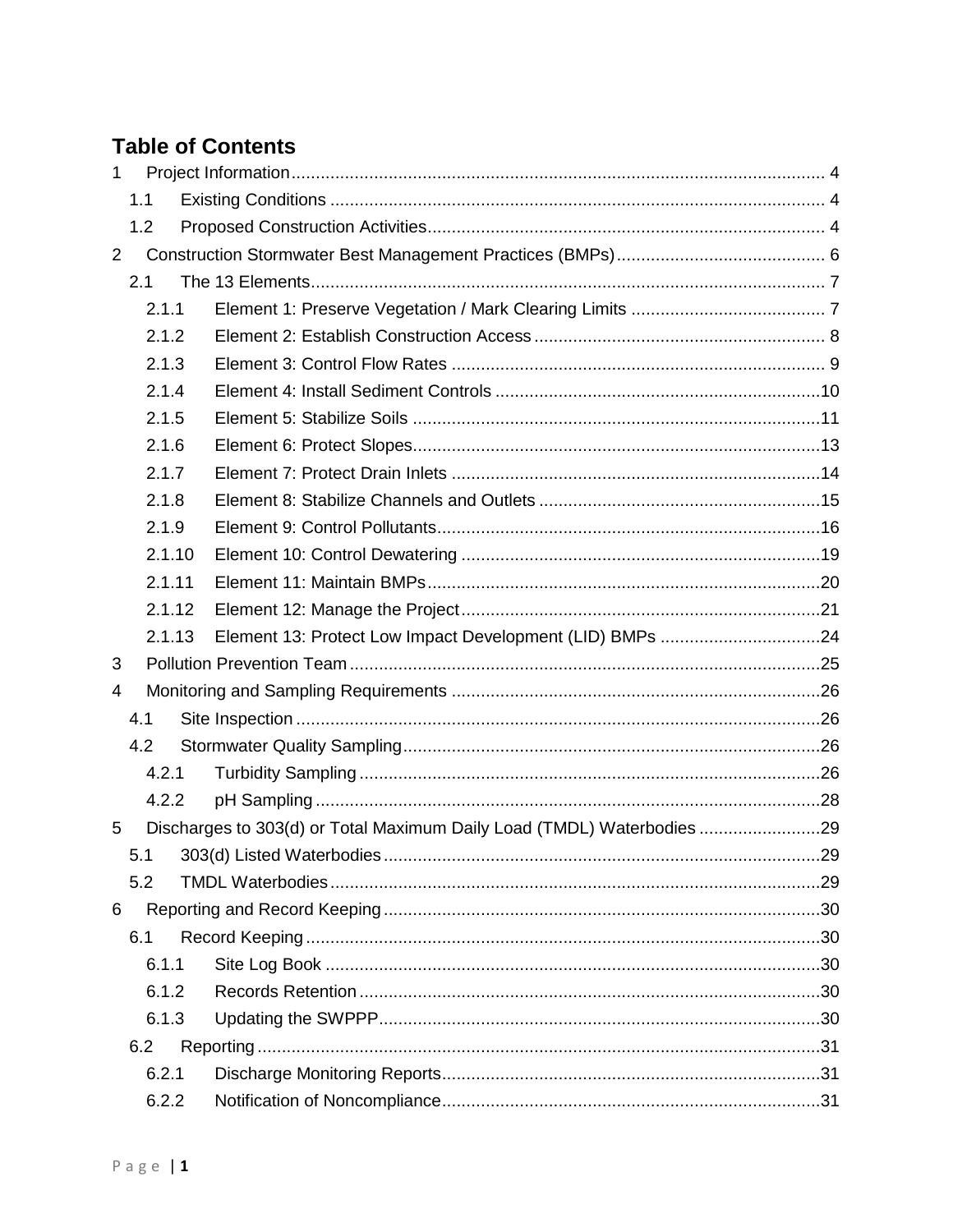### **List of Tables**

### **List of Appendices**

### [Appendix/Glossary](#page-34-0)

- **A.** [Site Map](#page-34-1)
- **B.** [BMP Detail](#page-34-2)
- **C.** [Correspondence](#page-34-3)
- **D.** [Site Inspection Form](#page-34-4)
- **E.** [Construction Stormwater General Permit \(CSWGP\)](#page-34-5)
- **F.** [303\(d\) List Waterbodies / TMDL Waterbodies Information](#page-34-6)
- **G.** [Contaminated Site Information](#page-34-7)
- **H.** [Engineering Calculations](#page-34-8)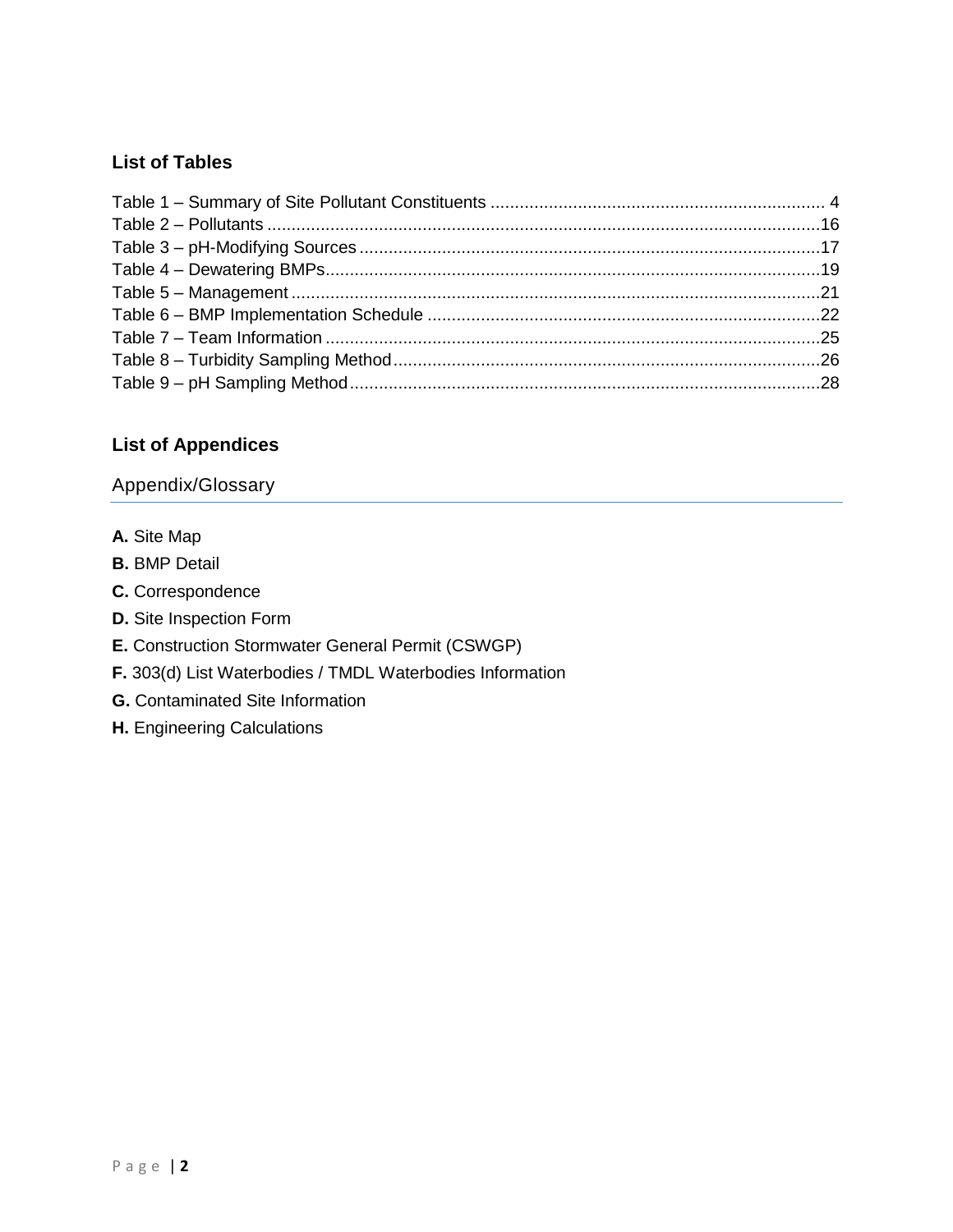# List of Acronyms and Abbreviations

| <b>Acronym / Abbreviation</b> | <b>Explanation</b>                                                |  |
|-------------------------------|-------------------------------------------------------------------|--|
| 303(d)                        | Section of the Clean Water Act pertaining to Impaired Waterbodies |  |
| <b>BFO</b>                    | Bellingham Field Office of the Department of Ecology              |  |
| BMP(s)                        | Best Management Practice(s)                                       |  |
| <b>CESCL</b>                  | <b>Certified Erosion and Sediment Control Lead</b>                |  |
| CO <sub>2</sub>               | Carbon Dioxide                                                    |  |
| <b>CRO</b>                    | Central Regional Office of the Department of Ecology              |  |
| <b>CSWGP</b>                  | <b>Construction Stormwater General Permit</b>                     |  |
| <b>CWA</b>                    | Clean Water Act                                                   |  |
| <b>DMR</b>                    | <b>Discharge Monitoring Report</b>                                |  |
| <b>DO</b>                     | Dissolved Oxygen                                                  |  |
| <b>Ecology</b>                | Washington State Department of Ecology                            |  |
| <b>EPA</b>                    | United States Environmental Protection Agency                     |  |
| <b>ERO</b>                    | Eastern Regional Office of the Department of Ecology              |  |
| <b>ERTS</b>                   | <b>Environmental Report Tracking System</b>                       |  |
| <b>ESC</b>                    | <b>Erosion and Sediment Control</b>                               |  |
| <b>GULD</b>                   | <b>General Use Level Designation</b>                              |  |
| <b>NPDES</b>                  | National Pollutant Discharge Elimination System                   |  |
| <b>NTU</b>                    | <b>Nephelometric Turbidity Units</b>                              |  |
| <b>NWRO</b>                   | Northwest Regional Office of the Department of Ecology            |  |
| pH                            | Power of Hydrogen                                                 |  |
| <b>RCW</b>                    | Revised Code of Washington                                        |  |
| <b>SPCC</b>                   | Spill Prevention, Control, and Countermeasure                     |  |
| su                            | <b>Standard Units</b>                                             |  |
| <b>SWMMEW</b>                 | Stormwater Management Manual for Eastern Washington               |  |
| SWMMWW                        | Stormwater Management Manual for Western Washington               |  |
| <b>SWPPP</b>                  | <b>Stormwater Pollution Prevention Plan</b>                       |  |
| <b>TESC</b>                   | <b>Temporary Erosion and Sediment Control</b>                     |  |
| <b>SWRO</b>                   | Southwest Regional Office of the Department of Ecology            |  |
| <b>TMDL</b>                   | <b>Total Maximum Daily Load</b>                                   |  |
| <b>VFO</b>                    | Vancouver Field Office of the Department of Ecology               |  |
| <b>WAC</b>                    | Washington Administrative Code                                    |  |
| <b>WSDOT</b>                  | Washington Department of Transportation                           |  |
| <b>WWHM</b>                   | Western Washington Hydrology Model                                |  |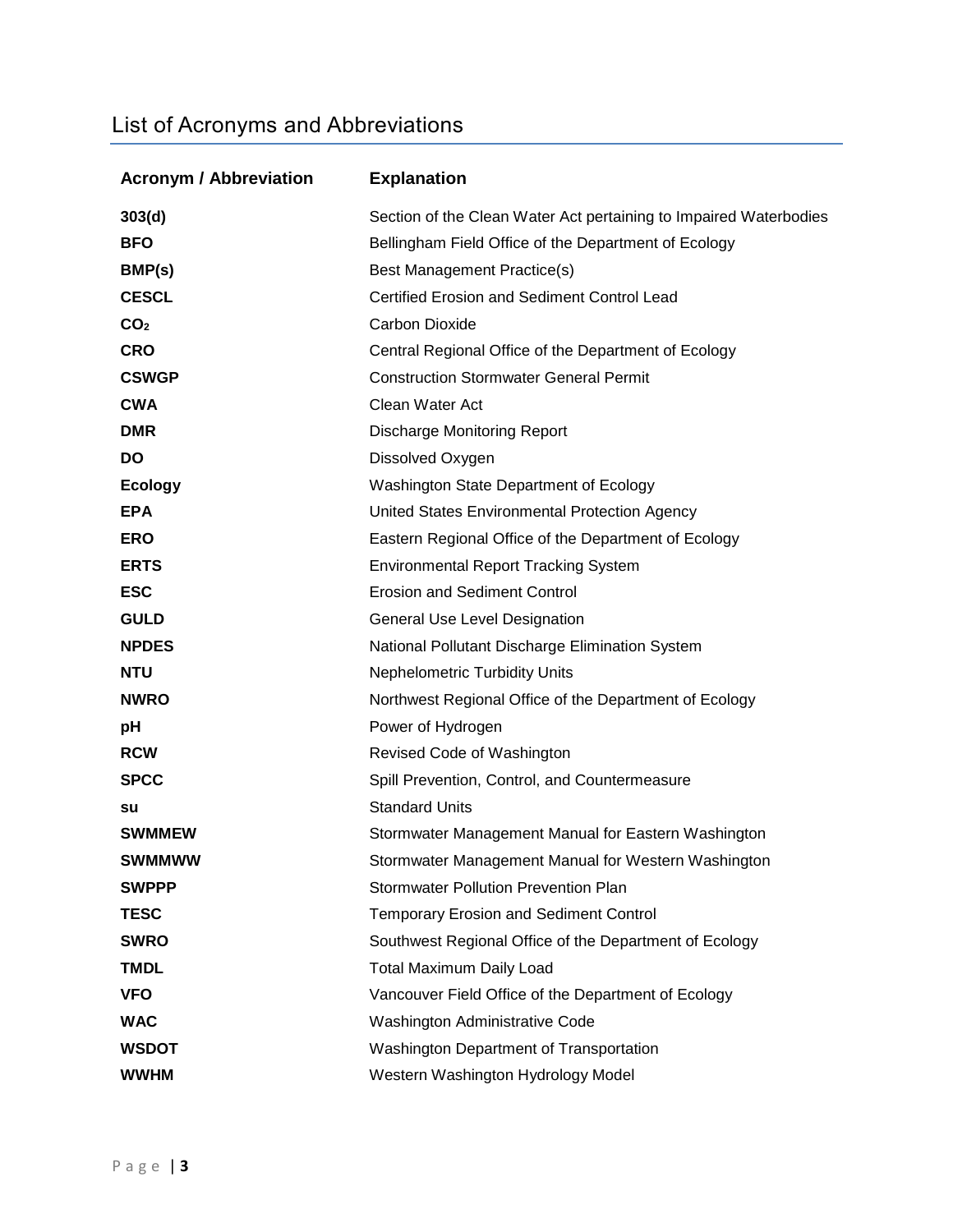# <span id="page-5-0"></span>**1 Project Information**

| Project/Site Name:   |        |
|----------------------|--------|
| Street/Location:     |        |
| City:                | State: |
| Subdivision:         |        |
| Receiving waterbody: |        |

Zip code:

# <span id="page-5-1"></span>**1.1 Existing Conditions**

Total acreage (including support activities such as off-site equipment staging yards, material storage areas, borrow areas).

| Total acreage:                                  |
|-------------------------------------------------|
| Disturbed acreage:                              |
| <b>Existing structures:</b>                     |
| Landscape                                       |
| topography:                                     |
| Drainage patterns:                              |
| <b>Existing Vegetation:</b>                     |
| Critical Areas (wetlands, streams, high erosion |
| risk, steep or difficult to stabilize slopes):  |

List of known impairments for 303(d) listed or Total Maximum Daily Load (TMDL) for the receiving waterbody:

Table 1 includes a list of suspected and/or known contaminants associated with the construction activity.

List all known or suspected contaminants associated with this site in Table 1. Include contaminants previously remediated.

#### <span id="page-5-3"></span>**Table 1 – Summary of Site Pollutant Constituents**

| <b>Constituent</b><br>(Pollutant) | Location | <b>Depth</b> | <b>Concentration</b> |
|-----------------------------------|----------|--------------|----------------------|
|                                   |          |              |                      |
|                                   |          |              |                      |
|                                   |          |              |                      |
|                                   |          |              |                      |
|                                   |          |              |                      |

## <span id="page-5-2"></span>**1.2 Proposed Construction Activities**

Description of site development (example: subdivision):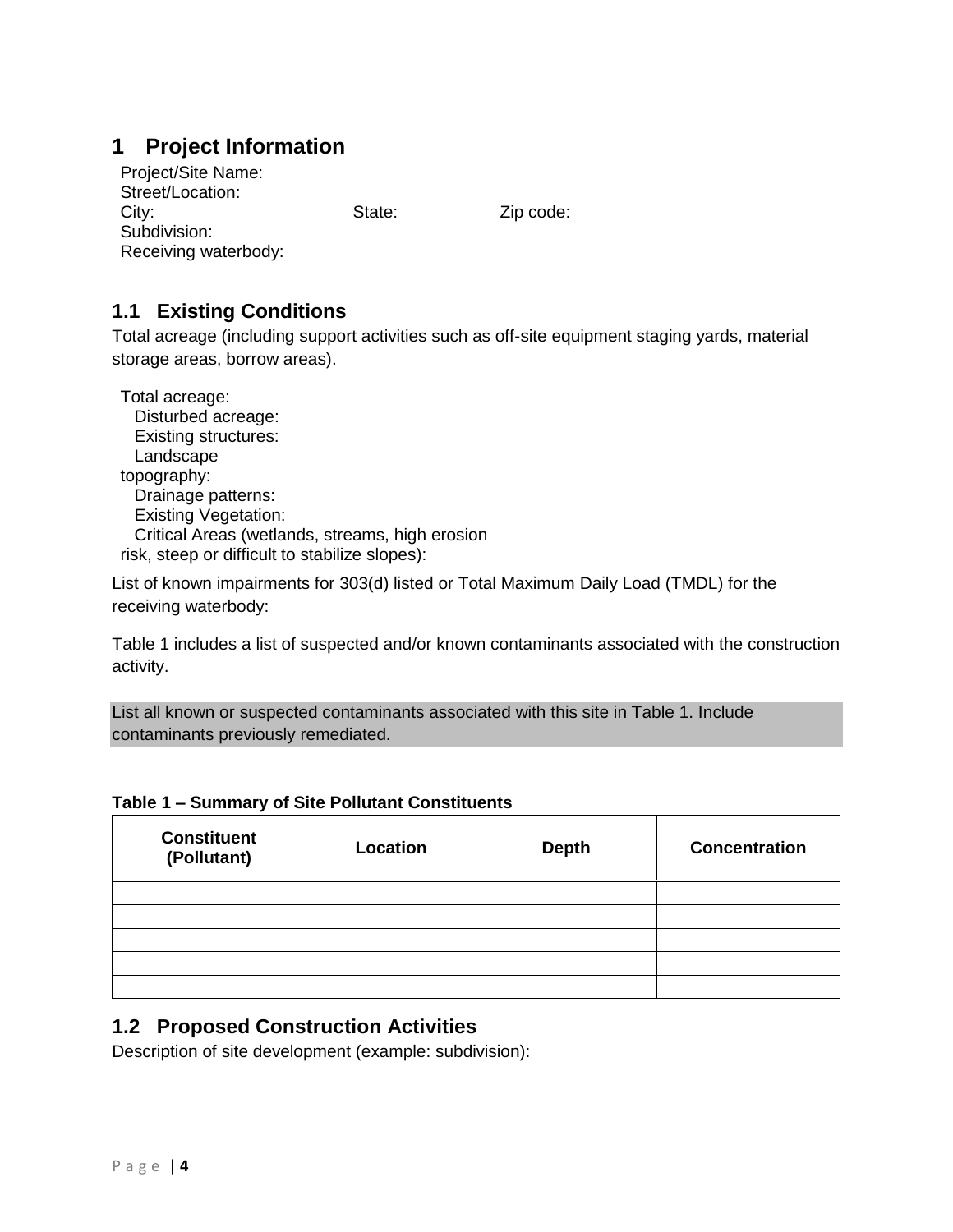Description of construction activities (example: site preparation, demolition, excavation):

Description of site drainage including flow from and onto adjacent properties. Must be consistent with Site Map in Appendix A:

Description of final stabilization (example: extent of revegetation, paving, landscaping):

#### *Contaminated Site Information*:

Proposed activities regarding contaminated soils or groundwater (example: on-site treatment system, authorized sanitary sewer discharge):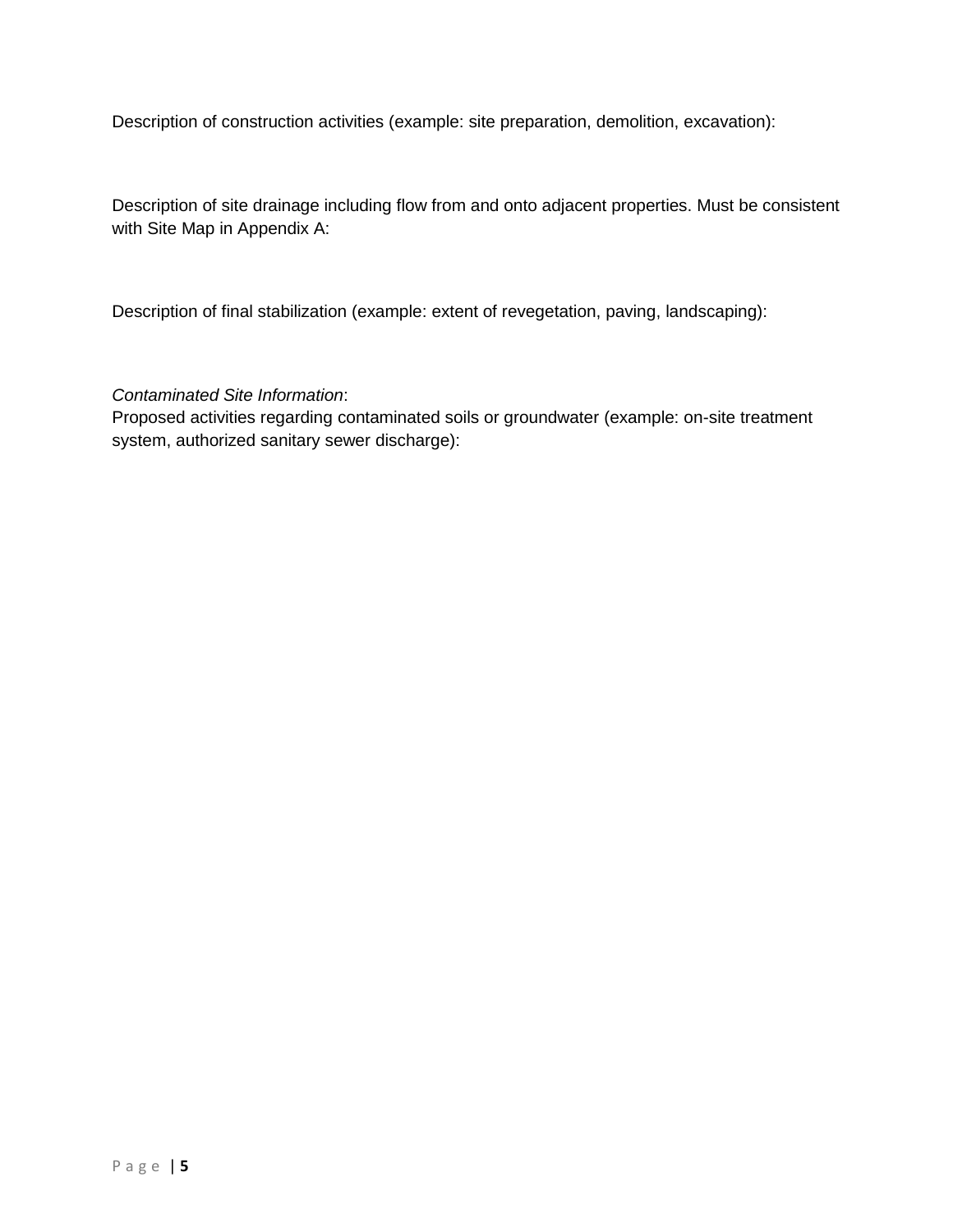# <span id="page-7-0"></span>**2 Construction Stormwater Best Management Practices (BMPs)**

Describe the BMPs identified to control pollutants in stormwater discharges. Depending on the site, multiple BMPs for each element may be necessary. For each element identified:

- Clearly describe the control measure(s).
- Describe the implementation sequence.
- Describe the inspection and maintenance procedures for that specific BMP.
- Identify the responsible party for maintaining BMPs (if your SWPPP is shared by multiple operators, indicate the operator responsible for each BMP).

Categorize each BMP under one of the following elements as listed below:

- 1. Preserve Vegetation / Mark Clearing Limits
- 2. Establish Construction Access
- 3. Control Flow Rates
- 4. Install Sediment Controls
- 5. Stabilize Soils
- 6. Protect Slopes
- 7. Protect Drain Inlets
- 8. Stabilize Channels and Outfalls
- 9. Control Pollutants
- 10. Control Dewatering
- 11. Maintain BMPs
- 12. Manage the Project
- 13. Protect Low Impact Development
- BMPs must be consistent with the most current approved edition (at the time the CSWGP was issued) of the Stormwater Management Manual for Western Washington (SWMMWW) at sites west of the crest of the Cascade Mountains; the Stormwater Management Manual for Eastern Washington (SWMMEW) for sites east of the crest of the Cascade Mountains; or other Ecology-approved manual.
- Note the location of each BMP on your Site Map in Appendix A.
- Include the corresponding Ecology source control BMPs and runoff conveyance and treatment BMPs in Appendix B.
	- o SWMMWW Volume II Chapter 4 Sections 4.1 and 4.2 <https://fortress.wa.gov/ecy/publications/SummaryPages/1410055.html> or
	- o SWMMEW Chapter 7 Section 7.3.1 and 7.3.2 <http://www.ecy.wa.gov/biblio/0410076.html>

If it can be justified that a particular element does not apply to the project site, include a written justification in lieu of the BMP description in the text for the appropriate element.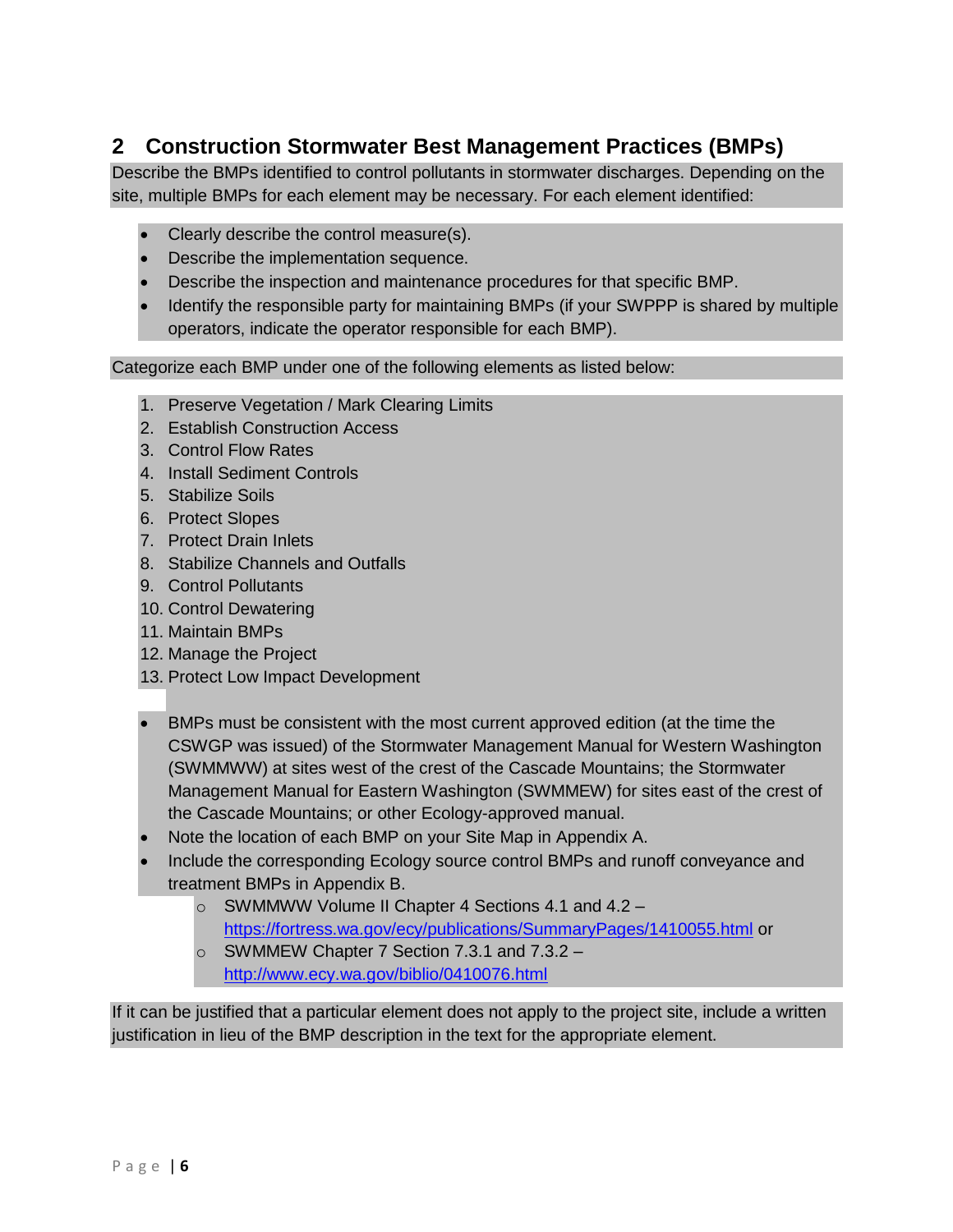The SWPPP is a living document reflecting current conditions and changes throughout the life of the project. These changes may be informal (i.e., hand-written notes and deletions). Update the SWPPP when the CESCL has noted a deficiency in BMPs or deviation from original design.

# <span id="page-8-0"></span>**2.1 The 13 Elements**

## <span id="page-8-1"></span>**2.1.1 Element 1: Preserve Vegetation / Mark Clearing Limits**

Describe the methods (signs, fences, etc,) you will use to protect those areas that should not be disturbed.

Describe natural features identified and how each will be protected during construction. Trees that are to be preserved, as well as all sensitive areas and their buffers, shall be clearly delineated, both in the field and on the plans.

Describe how natural vegetation and native topsoil will be preserved.

List and describe BMPs:

Installation Schedules:

Inspection and Maintenance plan: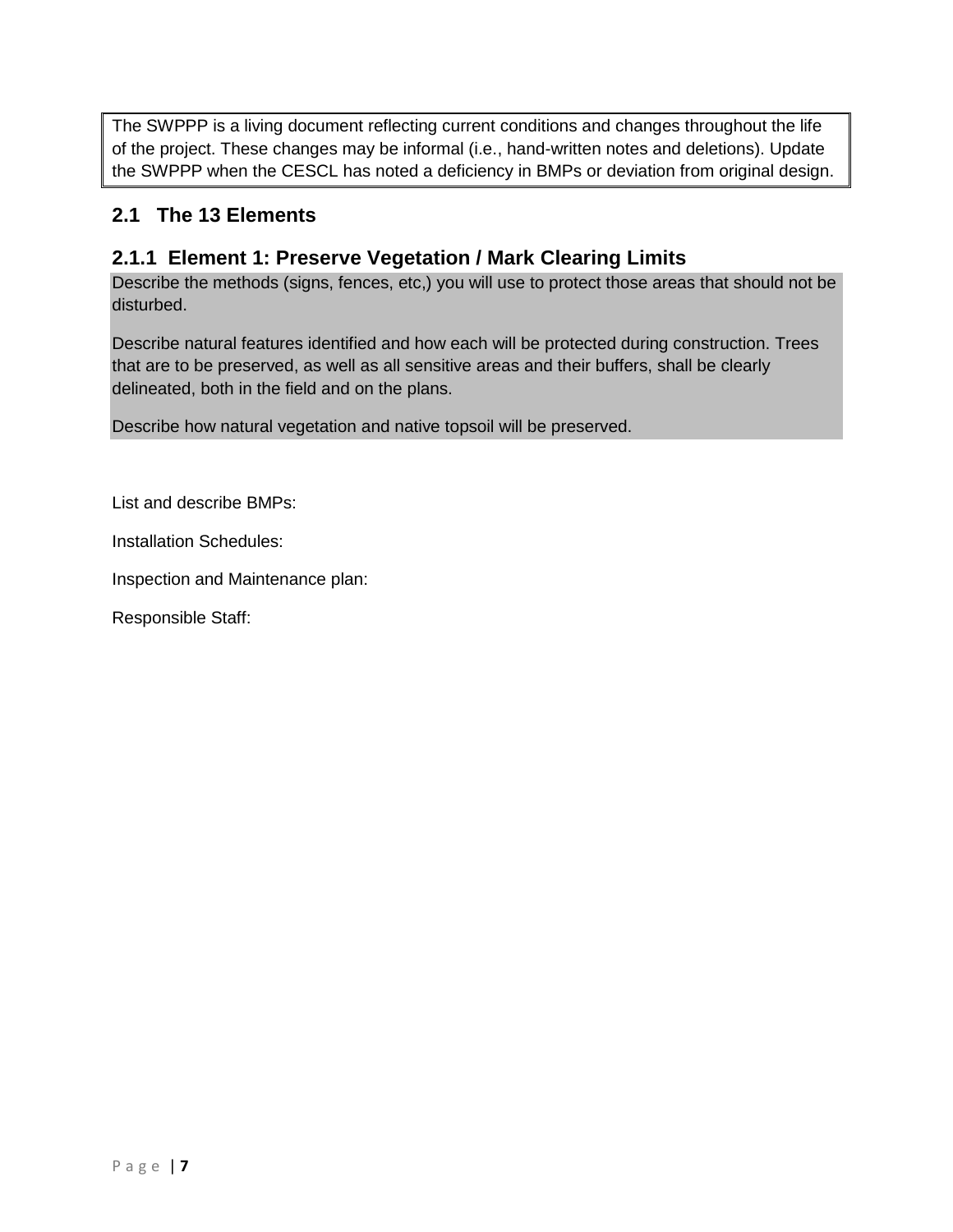# <span id="page-9-0"></span>**2.1.2 Element 2: Establish Construction Access**

Describe how you will minimize dust generation and vehicles tracking sediment off-site.

Limit vehicle access to one route, if possible.

Recycled concrete used to establish construction ingress or egress may be a stormwater pollutant source that requires treatment prior to discharge.

Street sweeping, street cleaning, or wheel wash/tire baths may be necessary if the stabilized construction access is not effective. All wheel wash wastewater shall be controlled on-site and CANNOT be discharged into waters of the State.

Install site ingress/egress stabilization BMPs according to BMP C105.

Describe how you will clean the affected roadway(s) from sediment which is tracked off-site.

List and describe BMPs:

Installation Schedules:

Inspection and Maintenance plan: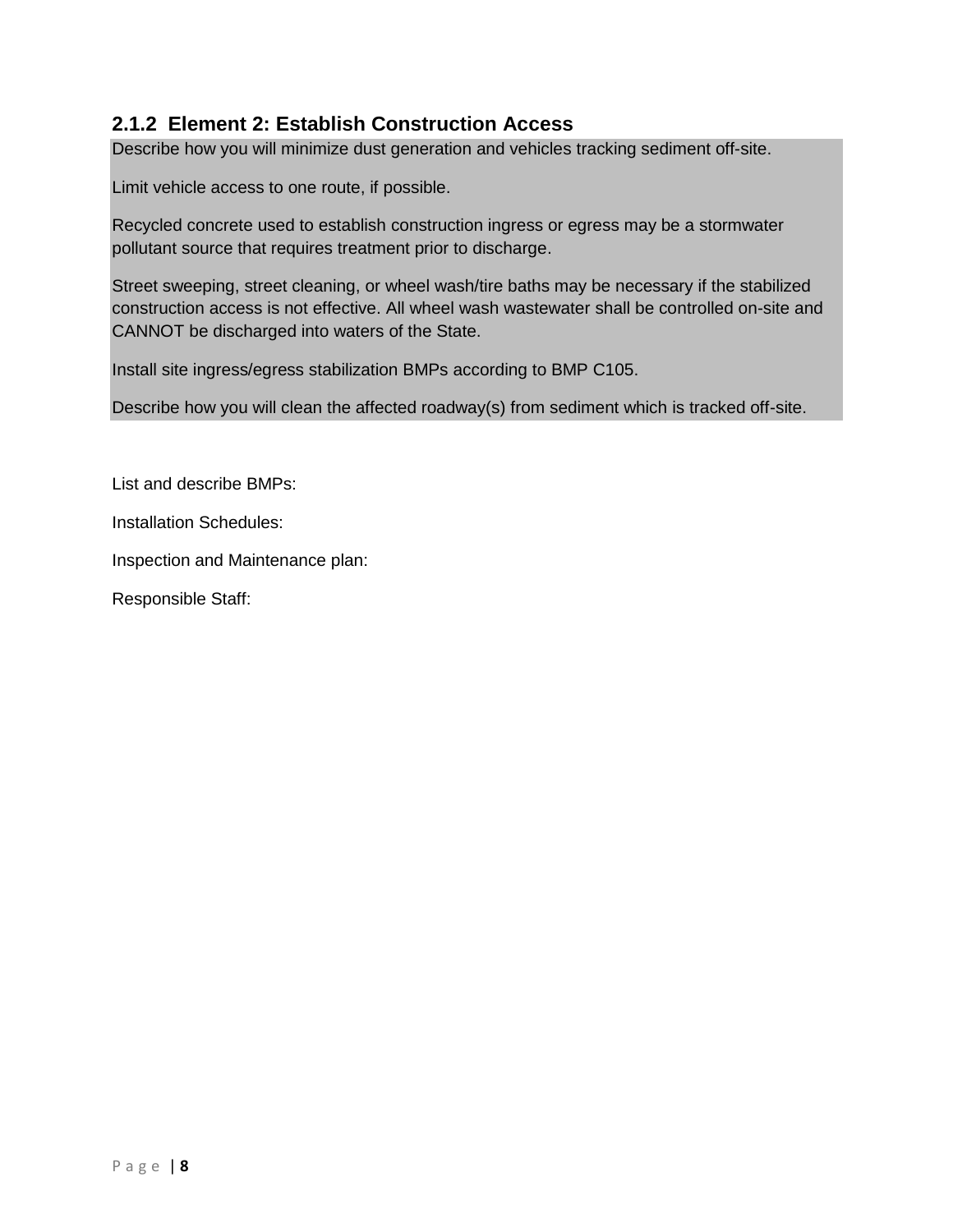# <span id="page-10-0"></span>**2.1.3 Element 3: Control Flow Rates**

Describe how you will protect properties and waterways downstream of the project from increased speed and volume of stormwater discharges due to construction activity.

Construction of stormwater retention and/or detention facilities must be done as one of the first steps in grading.

Assure that detention facilities are functioning properly before constructing site improvements (i.e., impervious surfaces).

If applicable, describe how you will protect areas designed for infiltration from siltation during the construction phase.

Will you construct stormwater retention and/or detention facilities?  $\Box$  Yes  $\Box$  No

Will you use permanent infiltration ponds or other low impact development (example: rain gardens, bio-retention, porous pavement) to control flow during construction?  $\Box$  Yes  $\Box$  No

List and describe BMPs:

Installation Schedules:

Inspection and Maintenance plan: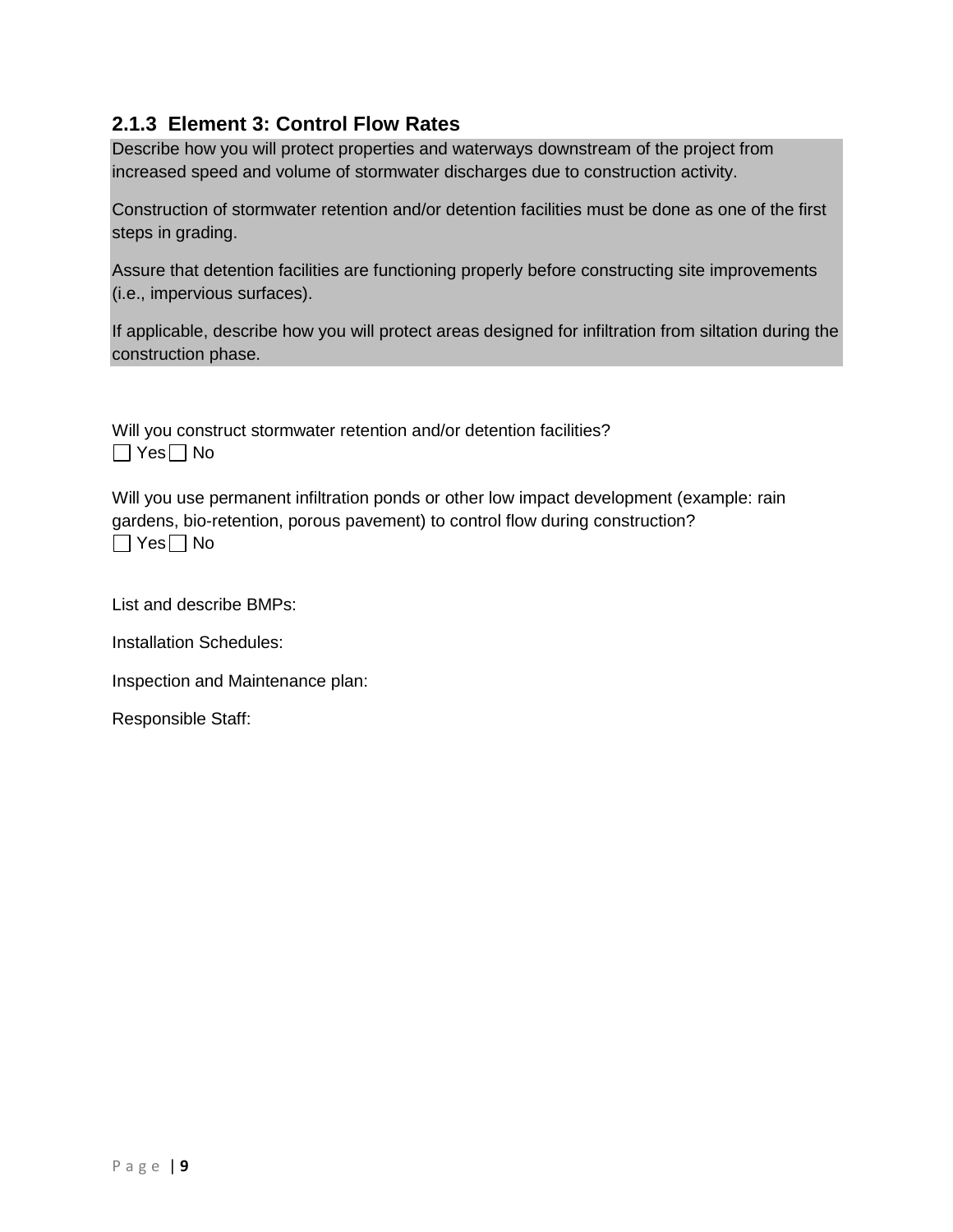# <span id="page-11-0"></span>**2.1.4 Element 4: Install Sediment Controls**

Describe how you will minimize sediment discharges from the site. Construct sediment control BMPs as one of the first steps of grading. These BMPs must be functional before other land disturbing activities – especially grading and filling – take place.

Describe the BMPs identified to filter sediment prior to it being discharged to an infiltration system or leaving the construction site.

Describe how you will direct stormwater for maximum infiltration where feasible.

Describe how you will not interfere with the movement of juvenile Salmonids attempting to enter off-channel areas or drainages.

Describe how you will respond if sediment controls are ineffective and turbid water is observed discharging from the site.

Consider the amount, frequency, intensity and duration of precipitation, soil characteristics, and site characteristics when selecting sediment control BMPs.

List and describe BMPs:

Installation Schedules:

Inspection and Maintenance plan: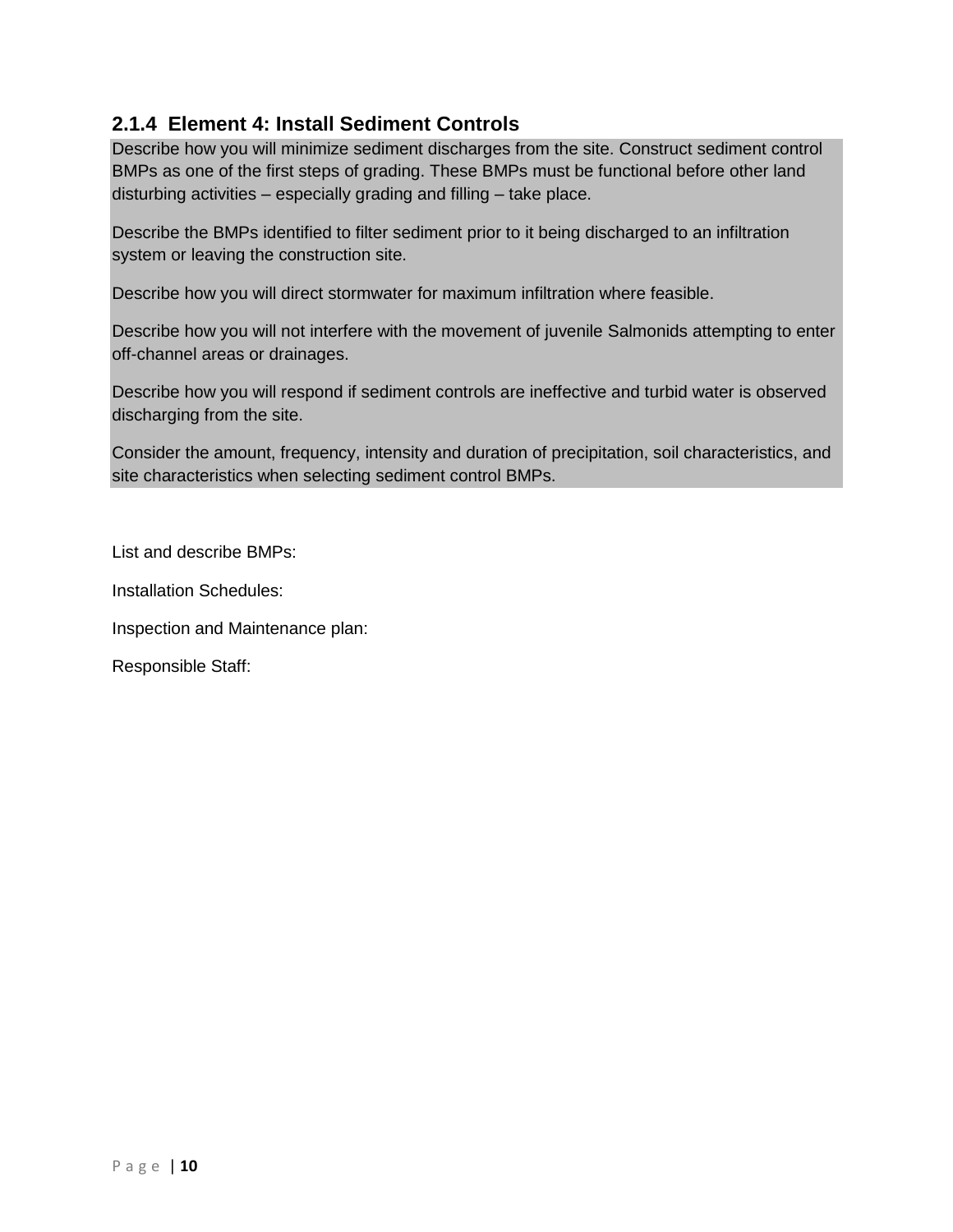# <span id="page-12-0"></span>**2.1.5 Element 5: Stabilize Soils**

Describe how you will stabilize exposed and unworked soils throughout the life of the project (i.e., temporary and permanent seeding, mulching, erosion control fabrics, etc.).

Describe how you will stabilize soil stockpiles.

Describe how you will minimize the amount of soil exposed throughout the life of the project.

Describe how you will minimize the disturbance of steep slopes.

Describe how you will minimize soil compaction.

Describe how you will stabilize contaminated soil and contaminated soil stockpiles if applicable.

Exposed and unworked soils will be stabilized according to the time period set forth for dry and wet seasons, on the west or east sides of the crest of the Cascade Mountains.

#### Select your region's table and delete the others.

#### **West of the Cascade Mountains Crest**

| <b>Season</b>         | <b>Dates</b>           | <b>Number of Days Soils Can</b><br>be Left Exposed |
|-----------------------|------------------------|----------------------------------------------------|
| During the Dry Season | May $1 -$ September 30 | 7 days                                             |
| During the Wet Season | October 1 – April 30   | 2 days                                             |

#### **East of the Cascade Mountains Crest, except the Central Basin\***

| <b>Season</b>         | <b>Dates</b>            | <b>Number of Days Soils Can</b><br>be Left Exposed |
|-----------------------|-------------------------|----------------------------------------------------|
| During the Dry Season | July $1 -$ September 30 | 10 days                                            |
| During the Wet Season | October 1 – June 30     | 5 days                                             |

#### **The Central Basin\*, East of the Cascade Mountain Crest**

| <b>Season</b>         | <b>Dates</b>            | <b>Number of Days Soils Can</b><br>be Left Exposed |
|-----------------------|-------------------------|----------------------------------------------------|
| During the Dry Season | July $1 -$ September 30 | 30 days                                            |
| During the Wet Season | October 1 – June 30     | 15 days                                            |

\*Note: The Central Basin is defined as the portions of Eastern Washington with mean annual precipitation of less than 12 inches.

Soils must be stabilized at the end of the shift before a holiday or weekend if needed based on the weather forecast.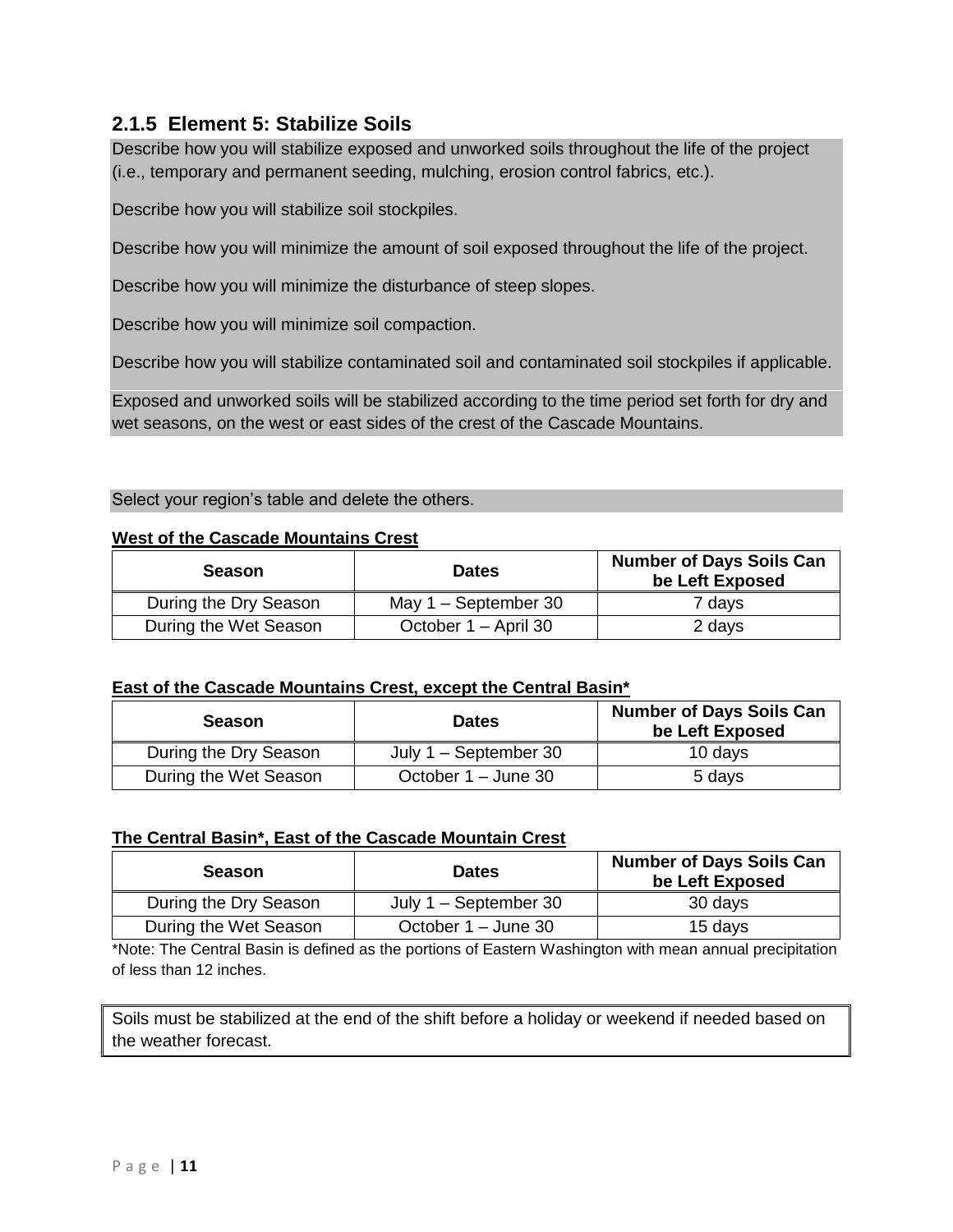Anticipated project dates: Start date: End date:

Will you construct during the wet season?  $\Box$  Yes  $\Box$  No

List and describe BMPs:

Installation Schedules:

Inspection and Maintenance plan: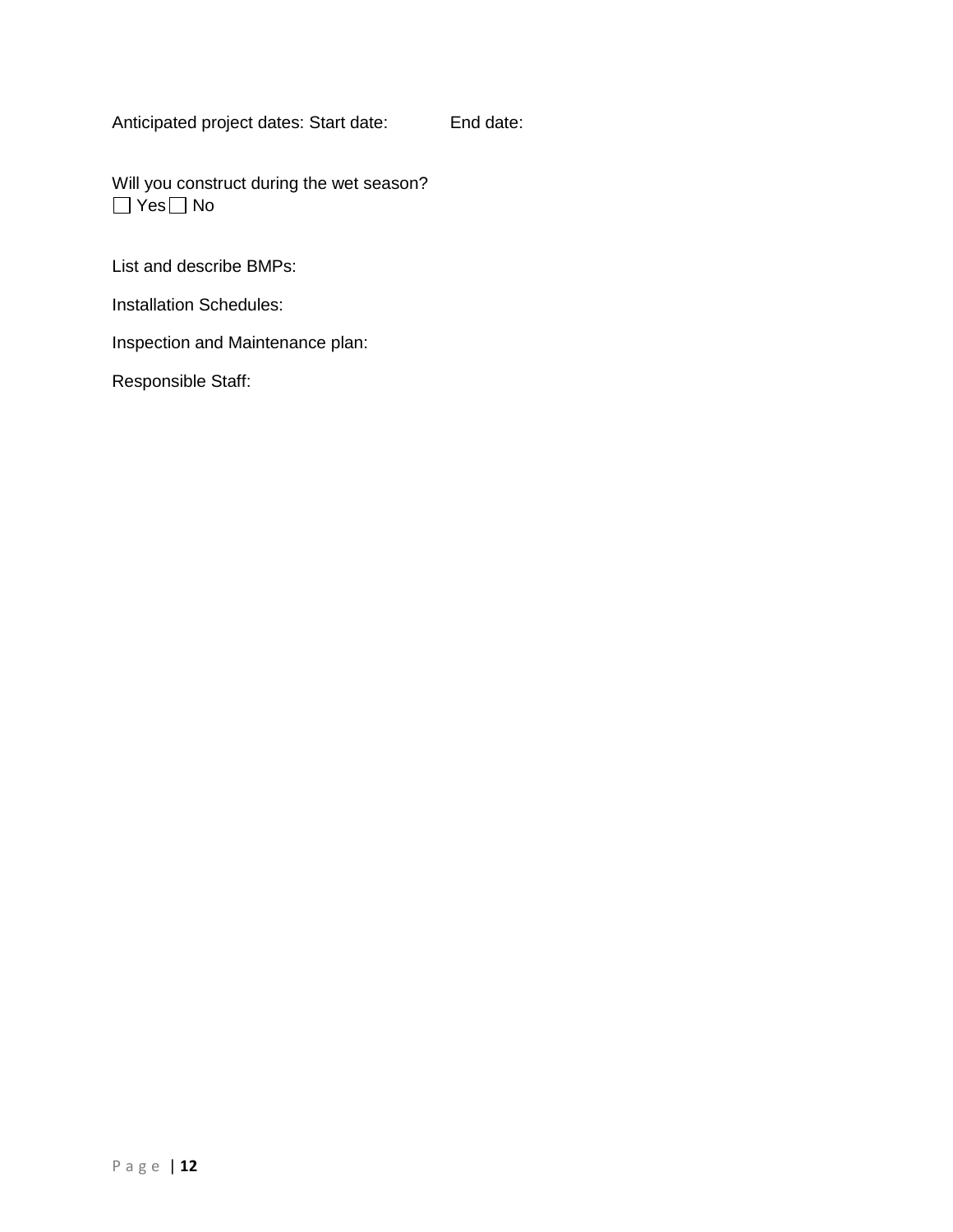# <span id="page-14-0"></span>**2.1.6 Element 6: Protect Slopes**

#### **West of the Cascade Mountains Crest**

Describe how slopes will be designed, constructed, and protected to minimize erosion.

Temporary pipe slope drains must handle the peak 10-minute flow rate from a Type 1A, 10 year, 24-hour frequency storm for the developed condition. Alternatively, the 10-year, 1-hour flow rate predicted by an approved continuous runoff model, increased by a factor of 1.6, may be used.

The hydrologic analysis must use the existing land cover condition for predicting flow rates from tributary areas outside the project limits.

For tributary areas on the project site, the analysis must use the temporary or permanent project land cover condition, whichever will produce the highest flow rates.

If using the Western Washington Hydrology Model (WWHM) to predict flows, bare soil areas should be modeled as "landscaped area".

Describe how you will reduce scouring within constructed channels that are cut down a slope.

#### **East of the Cascade Mountain Crest**

Describe how slopes will be designed, constructed, and protected to minimize erosion.

Temporary pipe slope drains must handle the expected peak flow rate from a 6-month, 3-hour storm for the developed condition, referred to as the short duration storm.

Describe how you will reduce scouring within constructed channels that are cut down a slope.

Will steep slopes be present at the site during construction?  $\Box$  Yes  $\Box$  No

List and describe BMPs:

Installation Schedules:

Inspection and Maintenance plan: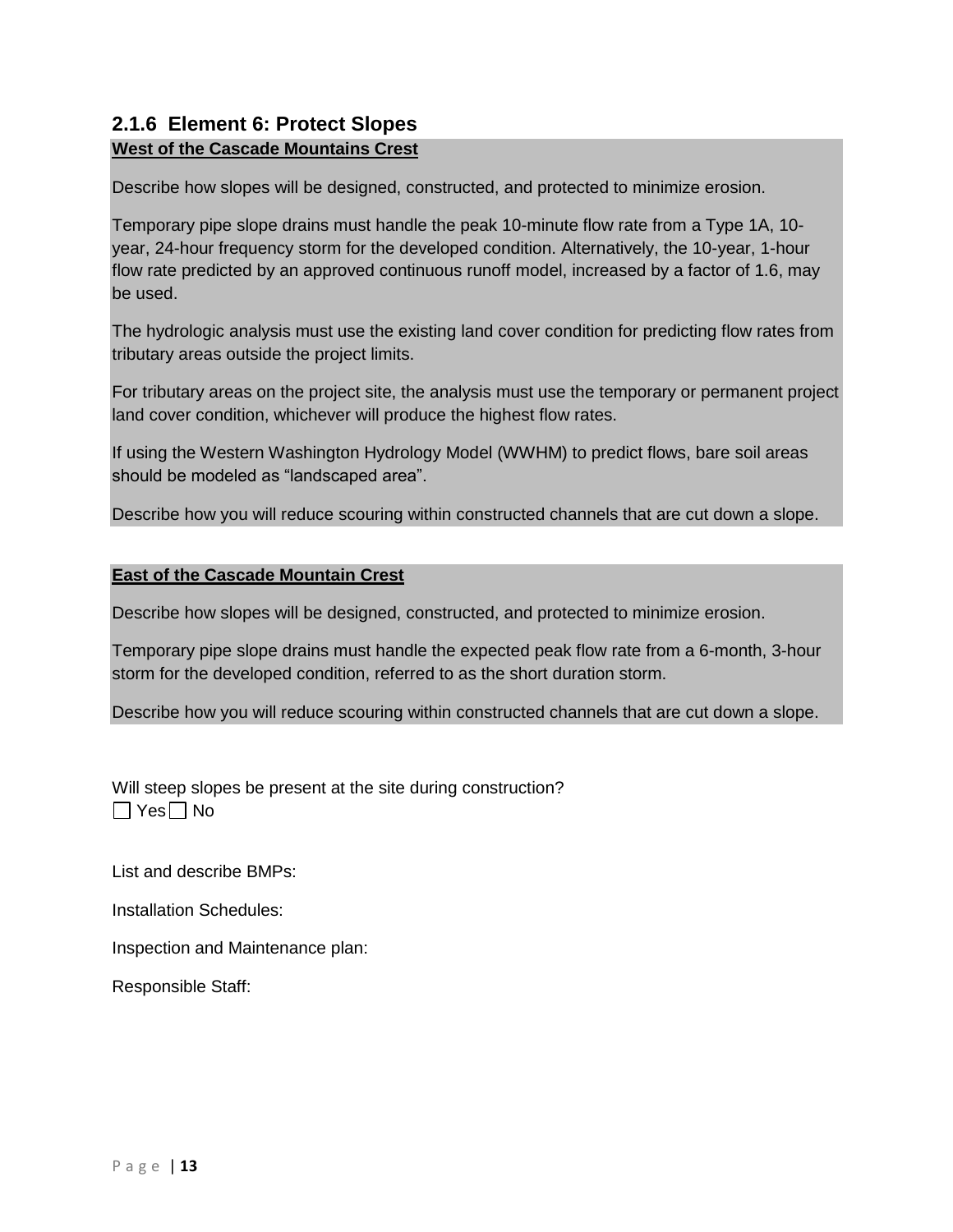# <span id="page-15-0"></span>**2.1.7 Element 7: Protect Drain Inlets**

Describe how you will protect all operable storm drain inlets so that stormwater runoff does not enter the stormwater conveyance system.

Describe how you will remove sediment that enters the stormwater conveyance system (i.e., filtration, treatment, etc.).

Keep in mind inlet protection may function well for coarse sediment but is less effective in filtering finer particles and dissolved constituents. Inlet protection is the last component of a treatment train and protection of drain inlets include additional sediment and erosion control measures. Inlet protection devices will be cleaned (or removed and replaced), when sediment has filled the device by one third (1/3) or as specified by the manufacturer.

Inlets will be inspected weekly at a minimum and daily during storm events.

List and describe BMPs:

Installation Schedules:

Inspection and Maintenance plan: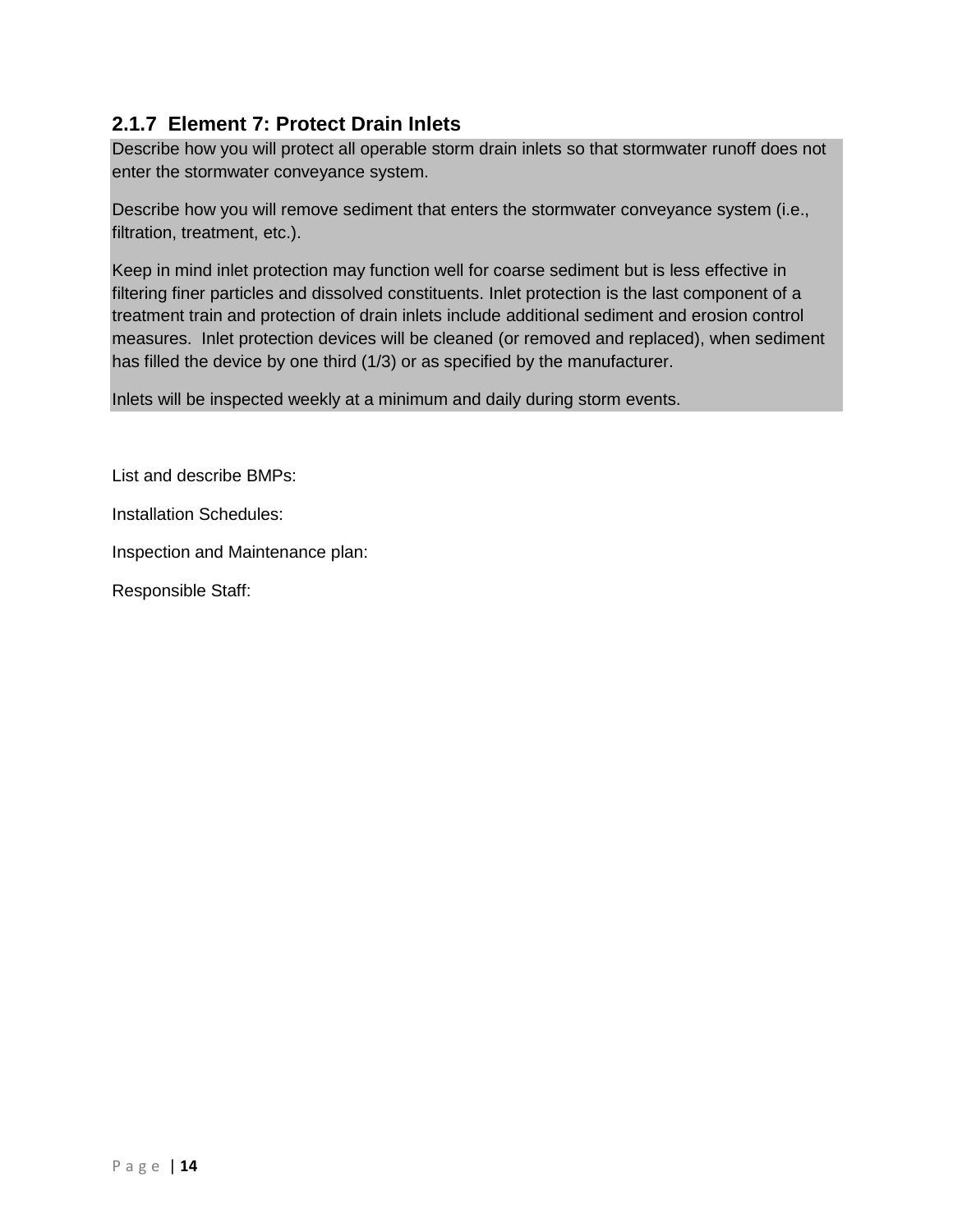## <span id="page-16-0"></span>**2.1.8 Element 8: Stabilize Channels and Outlets**

Describe how you will prevent downstream erosion where site runoff is to be conveyed in channels, discharged to a stream or, discharged to a natural drainage point.

#### **West of the Cascade Mountains Crest**

On-site conveyance channels must handle the peak 10-minute flow rate from a Type 1A, 10 year, 24-hour frequency storm for the developed condition. Alternatively, the 10-year, 1-hour flow rate predicted by an approved continuous runoff model, increased by a factor of 1.6, may be used.

The hydrologic analysis must use the existing land cover condition for predicting flow rates from tributary areas outside the project limits.

For tributary areas on the project site, the analysis must use the temporary or permanent project land cover condition, whichever will produce the highest flow rates.

If using the WWHM to predict flows, bare soil areas should be modeled as "landscaped area".

#### **East of the Cascade Mountain Crest**

On-site conveyance channels must handle the expected peak flow rate from a 6-month, 3-hour storm from the developed condition, referred to as the short duration storm.

Provide stabilization, including armoring material, adequate to prevent erosion of outlets, adjacent stream banks, slopes, and downstream reaches, will be installed at the outlets of all conveyance systems.

List and describe BMPs:

Installation Schedules:

Inspection and Maintenance plan: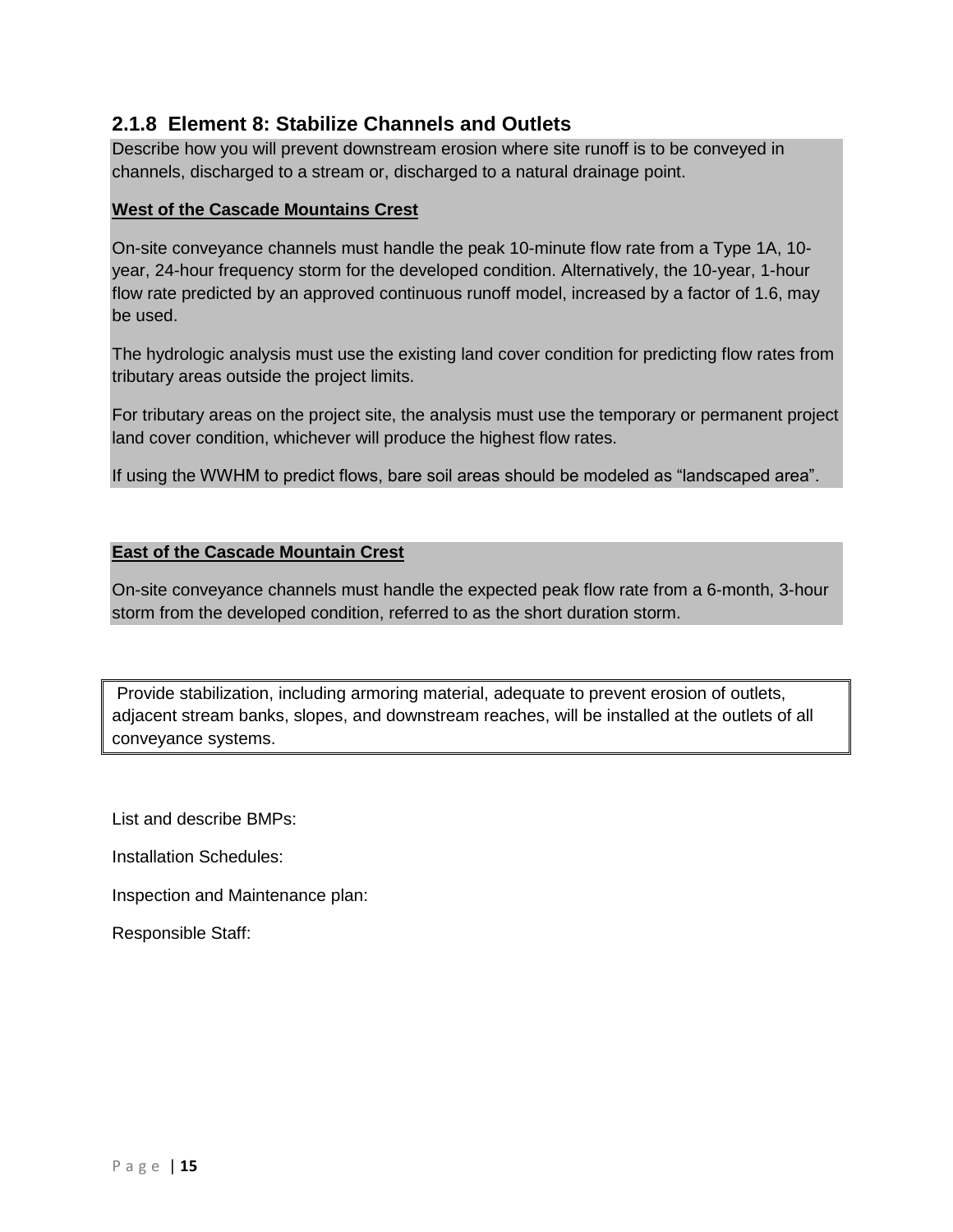# <span id="page-17-0"></span>**2.1.9 Element 9: Control Pollutants**

The following pollutants are anticipated to be present on-site:

#### <span id="page-17-1"></span>**Table 2 – Pollutants**

Pollutant (List pollutants and source, if applicable)

Describe how you will handle and dispose of all pollutants, including waste materials and demolition debris, in a manner that does not cause contamination of stormwater.

Describe how you will cover, contain, and protect from vandalism all chemicals, liquid products, petroleum products, and other polluting materials.

Describe how you will manage known contaminants to prevent their discharge with stormwater to waters of the State (i.e., treatment system, off-site disposal).

List and describe BMPs:

Installation Schedules:

Inspection and Maintenance plan:

Responsible Staff:

Will maintenance, fueling, and/or repair of heavy equipment and vehicles occur on-site?  $\Box$  Yes  $\Box$  No

If yes, describe spill prevention and control measures in place while conducting maintenance, fueling, and repair of heavy equipment and vehicles.

If yes, also provide the total volume of fuel on-site and capacity of the secondary containment for each fuel tank. Secondary containment structures shall be impervious.

List and describe BMPs:

Installation Schedules:

Inspection and Maintenance plan: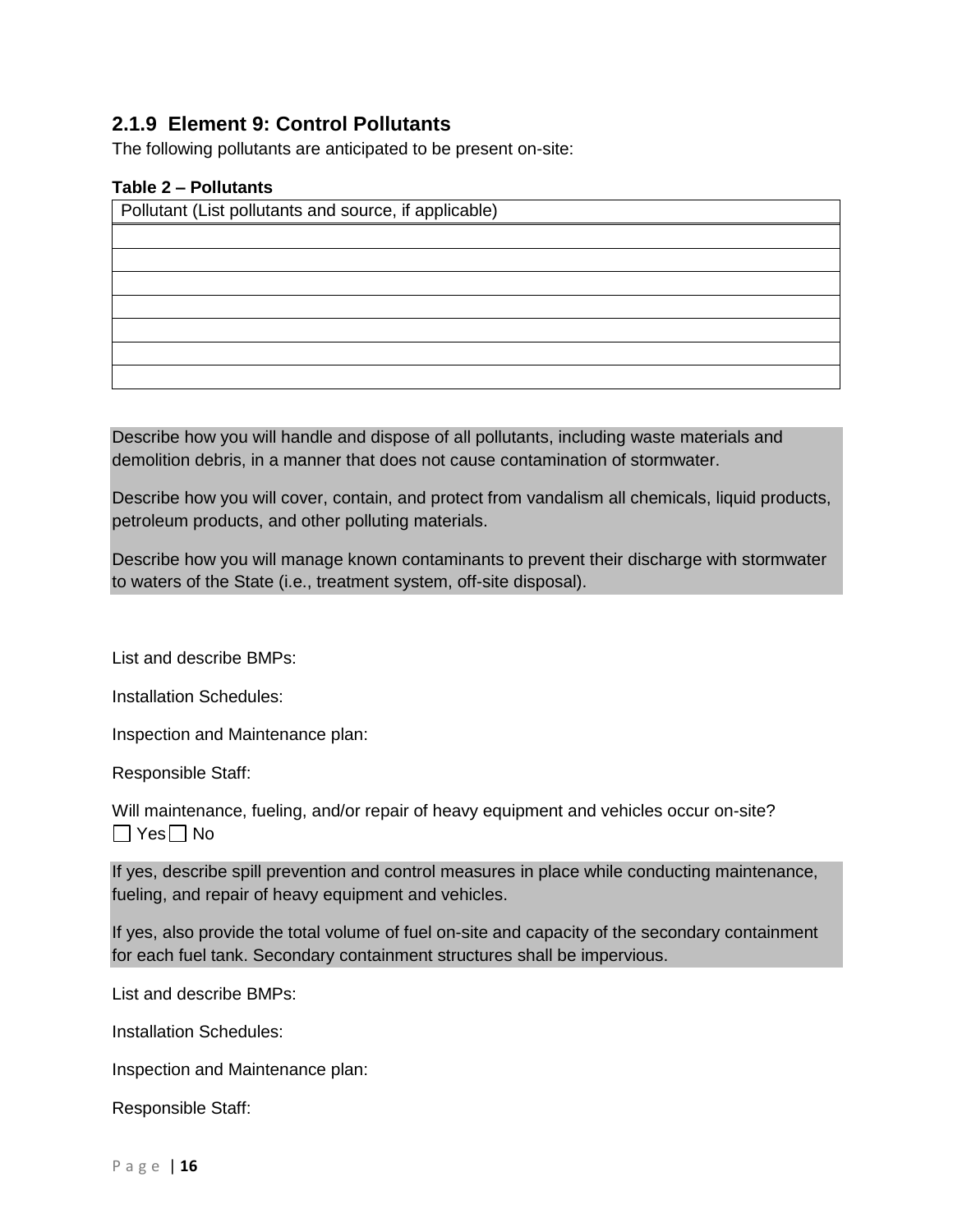Will wheel wash or tire bath system BMPs be used during construction?  $\Box$  Yes  $\Box$  No

If yes, provide disposal methods for wastewater generated by BMPs.

If discharging to the sanitary sewer, include the approval letter from your local sewer district under Correspondence in Appendix C.

List and describe BMPs:

Installation Schedules:

Inspection and Maintenance plan:

Responsible Staff:

Will pH-modifying sources be present on-site?  $\Box$  Yes  $\Box$  No If yes, check the source(s).

#### <span id="page-18-0"></span>**Table 3 – pH-Modifying Sources**

| None                                                      |
|-----------------------------------------------------------|
| <b>Bulk cement</b>                                        |
| Cement kiln dust                                          |
| Fly ash                                                   |
| Other cementitious materials                              |
| New concrete washing or curing waters                     |
| Waste streams generated from concrete grinding and sawing |
| Exposed aggregate processes                               |
| Dewatering concrete vaults                                |
| Concrete pumping and mixer washout waters                 |
| Recycled concrete                                         |
| Recycled concrete stockpiles                              |
| Other (i.e., calcium lignosulfate) [please describe:      |
|                                                           |

Describe BMPs you will use to prevent pH-modifying sources from contaminating stormwater.

List and describe BMPs:

Installation Schedules:

Inspection and Maintenance plan:

Responsible Staff:

Adjust pH of stormwater if outside the range of 6.5 to 8.5 su.

Obtain written approval from Ecology before using chemical treatment with the exception of CO<sub>2</sub> or dry ice to modify pH.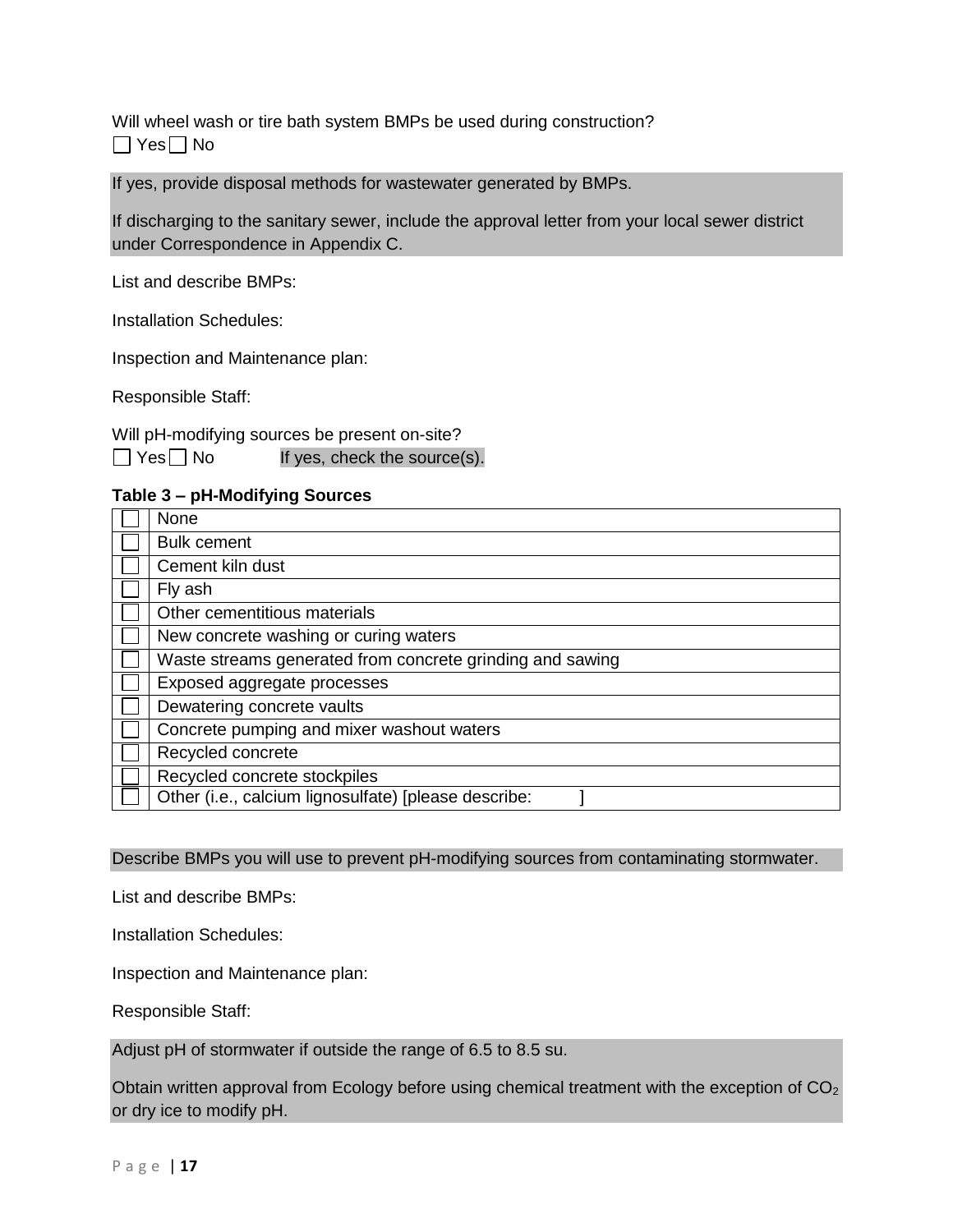Concrete trucks must not be washed out onto the ground, or into storm drains, open ditches, streets, or streams. Excess concrete must not be dumped on-site, except in designated concrete washout areas with appropriate BMPs installed.

Will uncontaminated water from water-only based shaft drilling for construction of building, road, and bridge foundations be infiltrated provided the wastewater is managed in a way that prohibits discharge to surface waters?

 $\Box$  Yes  $\Box$  No

If yes, provide BMPs to contain the wastewater during infiltration.

Prior to infiltration, water from water- only based shaft drilling that comes into contact with curing concrete must be neutralized until pH is in the range of 6.5 to 8.5 (su).

List and describe BMPs:

Installation Schedules:

Inspection and Maintenance plan: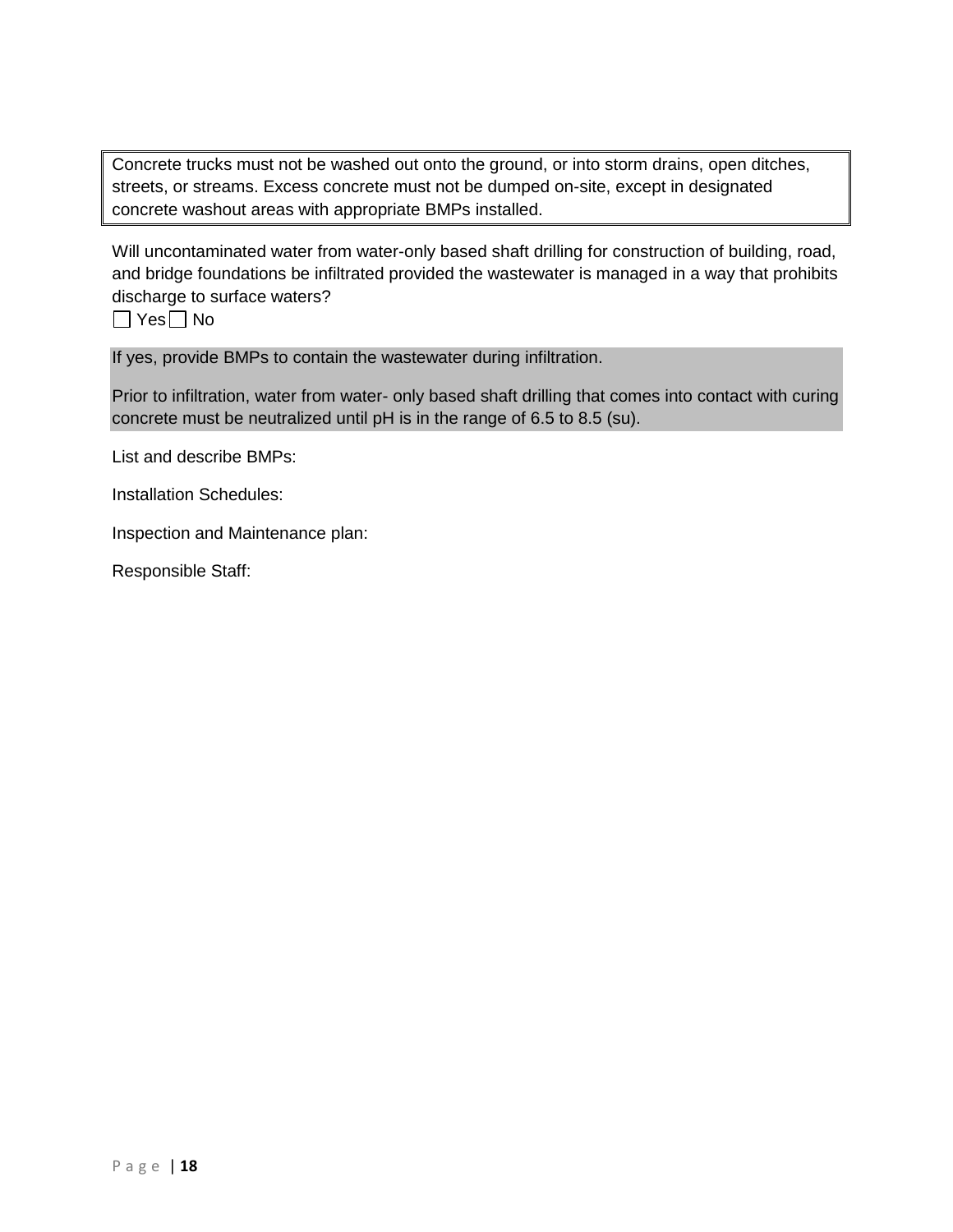# <span id="page-20-0"></span>**2.1.10 Element 10: Control Dewatering**

Describe where dewatering will occur, including source of the water to be removed. State clearly if dewatering water is contaminated or has the potential to be contaminated.

Water from foundations, vaults, and trenches with characteristics similar to stormwater runoff shall be discharged into a controlled conveyance system before discharging to a sediment trap or sediment pond. Clean dewatering water will not be routed through stormwater sediment ponds.

Only clean, non-turbid dewatering water (such as well-point groundwater) may be discharged to systems tributary to, or directly into, surface waters of the State, provided the dewatering flow does not cause erosion or flooding of receiving waters.

Describe how you will manage dewatering water to prevent the discharge of contaminants to waters of the State, including dewatering water that has comingled with stormwater (i.e., treatment system, off-site disposal).

[Insert text here]

#### Check treatment of disposal option for dewatering water, if applicable:

#### <span id="page-20-1"></span>**Table 4 – Dewatering BMPs**

| Infiltration                                                                                         |
|------------------------------------------------------------------------------------------------------|
| Transport off-site in a vehicle (vacuum truck for legal disposal)                                    |
| Ecology-approved on-site chemical treatment or other suitable treatment technologies                 |
| Sanitary or combined sewer discharge with local sewer district approval (last resort)                |
| Use of sedimentation bag with discharge to ditch or swale (small volumes of localized<br>dewatering) |

List and describe BMPs:

Installation Schedules:

Inspection and Maintenance plan: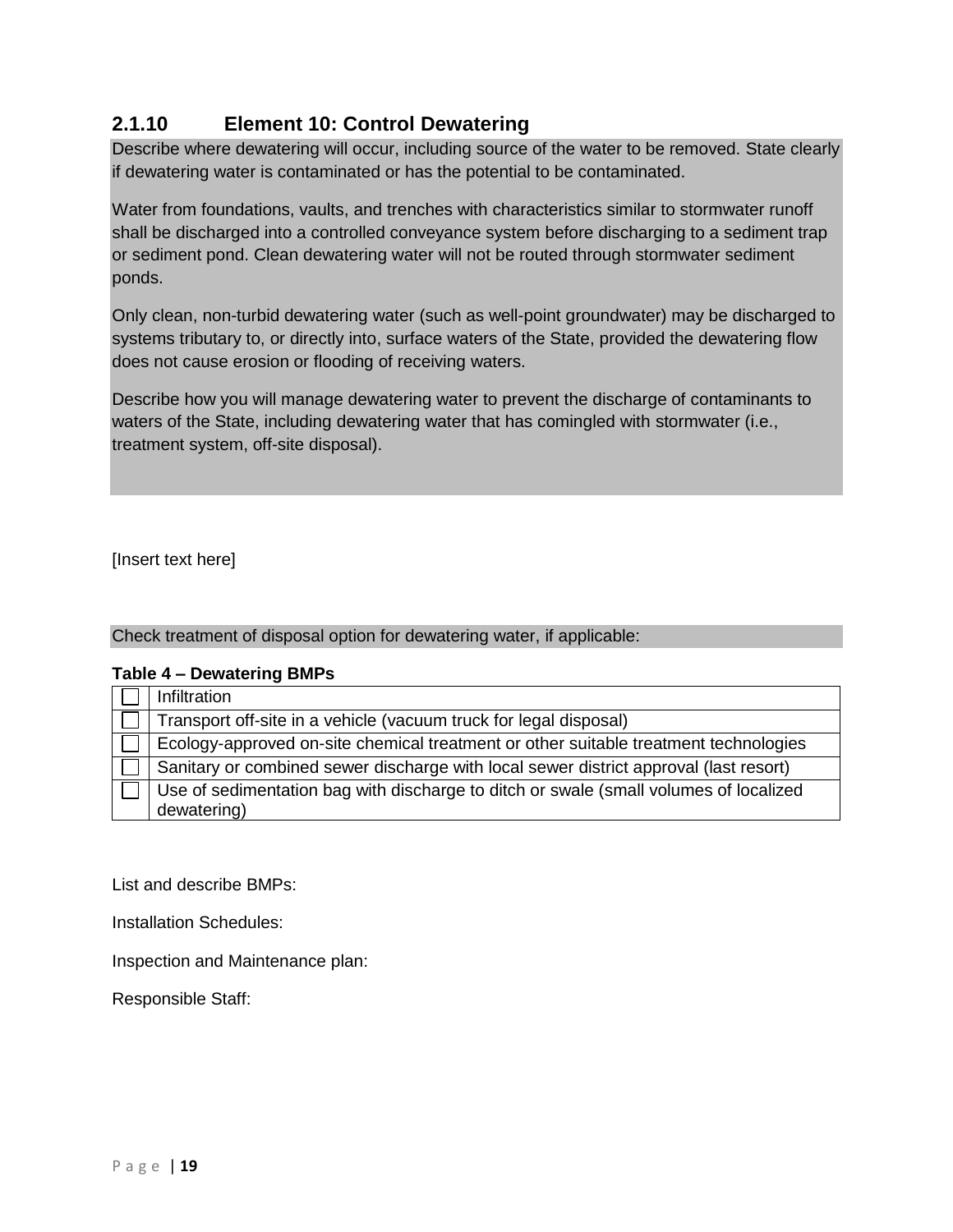# <span id="page-21-0"></span>**2.1.11 Element 11: Maintain BMPs**

This section is a list of permit requirements and does not have to be filled out.

All temporary and permanent Erosion and Sediment Control (ESC) BMPs shall be maintained and repaired as needed to ensure continued performance of their intended function.

Maintenance and repair shall be conducted in accordance with each particular BMP specification (see *Volume II of the SWMMWW or Chapter 7 of the SWMMEW*).

Visual monitoring of all BMPs installed at the site will be conducted at least once every calendar week and within 24 hours of any stormwater or non-stormwater discharge from the site. If the site becomes inactive and is temporarily stabilized, the inspection frequency may be reduced to once every calendar month.

All temporary ESC BMPs shall be removed within 30 days after final site stabilization is achieved or after the temporary BMPs are no longer needed.

Trapped sediment shall be stabilized on-site or removed. Disturbed soil resulting from removal of either BMPs or vegetation shall be permanently stabilized.

Additionally, protection must be provided for all BMPs installed for the permanent control of stormwater from sediment and compaction. BMPs that are to remain in place following completion of construction shall be examined and restored to full operating condition. If sediment enters these BMPs during construction, the sediment shall be removed and the facility shall be returned to conditions specified in the construction documents.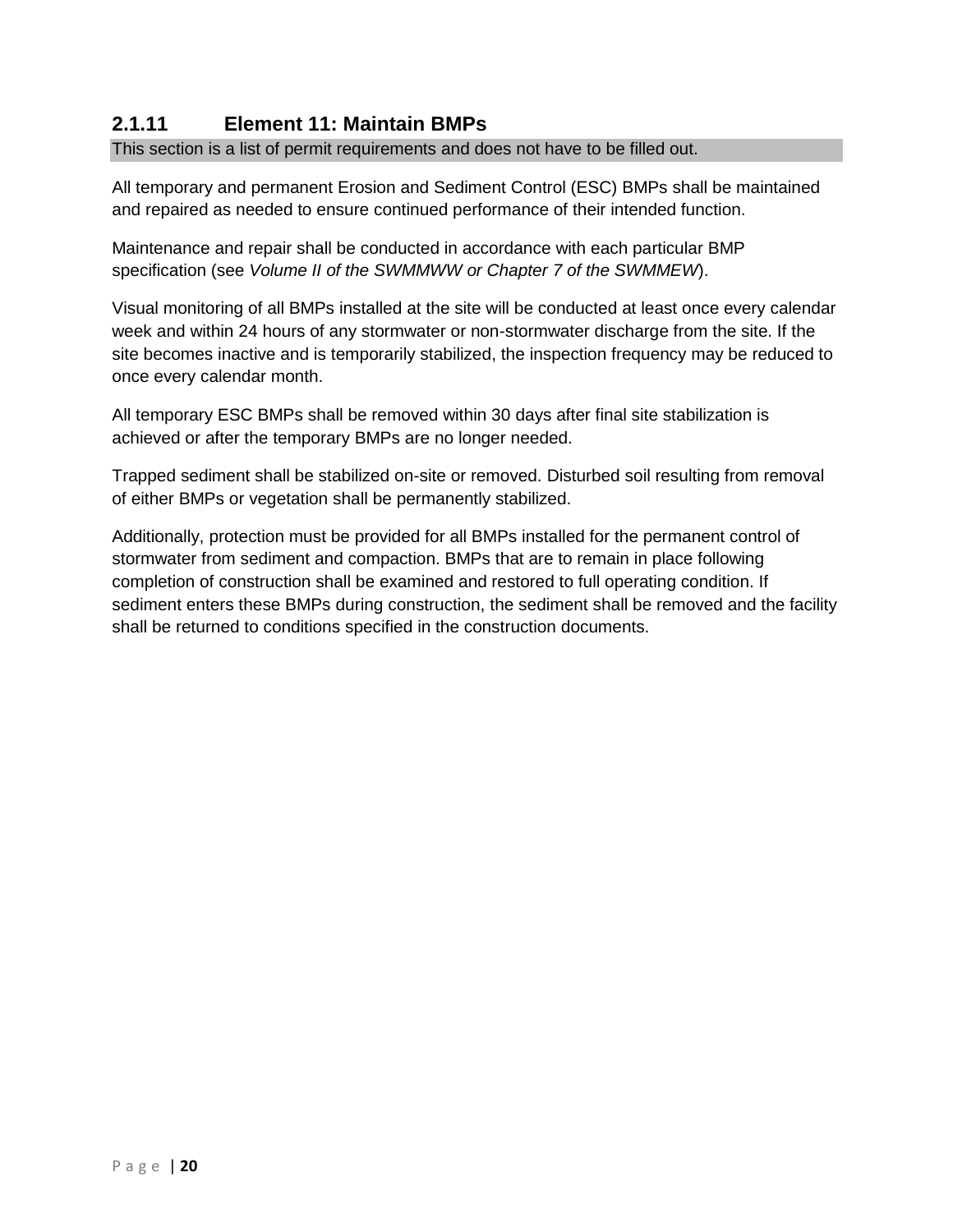# <span id="page-22-0"></span>**2.1.12 Element 12: Manage the Project**

The project will be managed based on the following principles:

- Projects will be phased to the maximum extent practicable and seasonal work limitations will be taken into account.
- Inspection and monitoring:
	- $\circ$  Inspection, maintenance and repair of all BMPs will occur as needed to ensure performance of their intended function.
	- $\circ$  Site inspections and monitoring will be conducted in accordance with Special Condition S4 of the CSWGP. Sampling locations are indicated on the Site Map. Sampling station(s) are located in accordance with applicable requirements of the CSWGP.
- Maintain an updated SWPPP.
	- $\circ$  The SWPPP will be updated, maintained, and implemented in accordance with Special Conditions S3, S4, and S9 of the CSWGP.

As site work progresses the SWPPP will be modified routinely to reflect changing site conditions. The SWPPP will be reviewed monthly to ensure the content is current.

Check all the management BMPs that apply at your site:

#### <span id="page-22-1"></span>**Table 5 – Management**

| Design the project to fit the existing topography, soils, and drainage patterns |  |
|---------------------------------------------------------------------------------|--|
| Emphasize erosion control rather than sediment control                          |  |
| Minimize the extent and duration of the area exposed                            |  |
| Keep runoff velocities low                                                      |  |
| Retain sediment on-site                                                         |  |
| Thoroughly monitor site and maintain all ESC measures                           |  |
| Schedule major earthwork during the dry season                                  |  |
| Other (please describe)                                                         |  |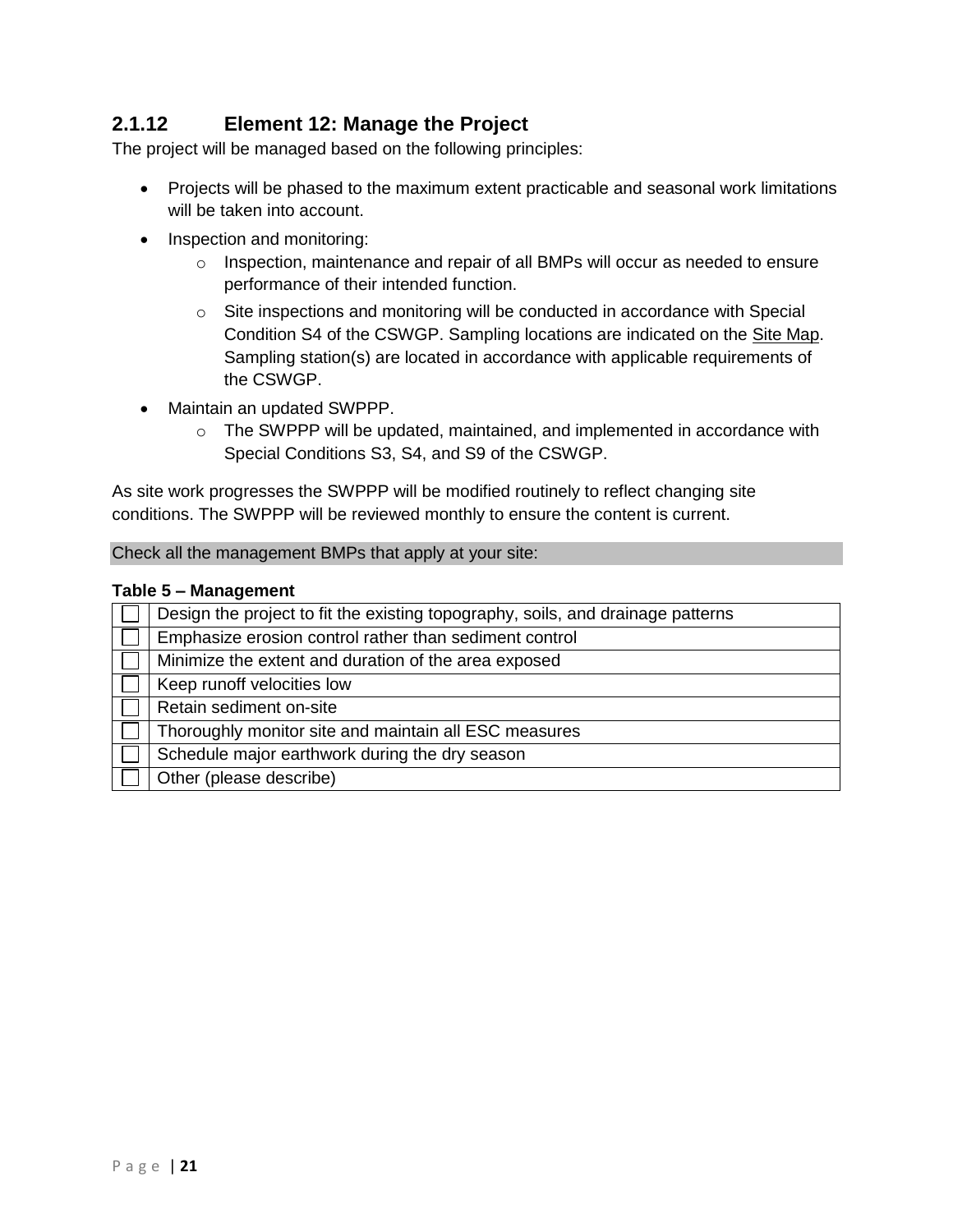Optional: Fill out Table 6 by listing the BMP associated with specific construction activities. Identify the phase of the project (if applicable). To increase awareness of seasonal requirements, indicate if the activity falls within the wet or dry season.

<span id="page-23-0"></span>**Table 6 – BMP Implementation Schedule**

| <b>Phase of Construction</b><br>Project | <b>Stormwater BMPs</b> | <b>Date</b>  | Wet/Dry<br>Season  |
|-----------------------------------------|------------------------|--------------|--------------------|
| [Insert construction<br>activity]       | [Insert BMP]           | [MM/DD/YYYY] | [Insert<br>Season] |
|                                         |                        |              |                    |
|                                         |                        |              |                    |
|                                         |                        |              |                    |
|                                         |                        |              |                    |
|                                         |                        |              |                    |
|                                         |                        |              |                    |
|                                         |                        |              |                    |
|                                         |                        |              |                    |
|                                         |                        |              |                    |
|                                         |                        |              |                    |
|                                         |                        |              |                    |
|                                         |                        |              |                    |
|                                         |                        |              |                    |
|                                         |                        |              |                    |
|                                         |                        |              |                    |
|                                         |                        |              |                    |
|                                         |                        |              |                    |
|                                         |                        |              |                    |
|                                         |                        |              |                    |
|                                         |                        |              |                    |
|                                         |                        |              |                    |
|                                         |                        |              |                    |
|                                         |                        |              |                    |
|                                         |                        |              |                    |
|                                         |                        |              |                    |
|                                         |                        |              |                    |
|                                         |                        |              |                    |
|                                         |                        |              |                    |
|                                         |                        |              |                    |
|                                         |                        |              |                    |
|                                         |                        |              |                    |
|                                         |                        |              |                    |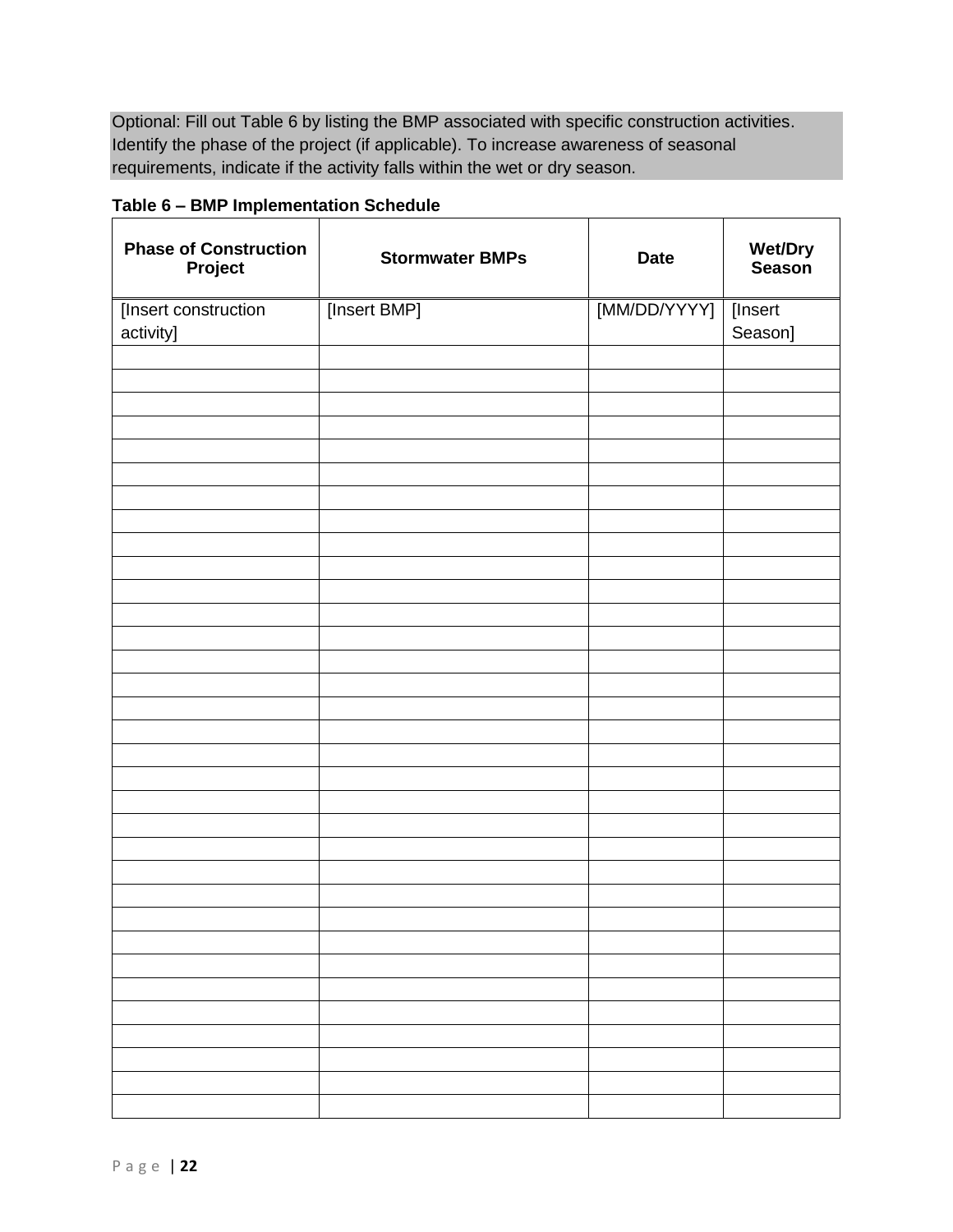| <b>Phase of Construction</b><br>Project | <b>Stormwater BMPs</b> | <b>Date</b>            | <b>Wet/Dry</b><br>Season |
|-----------------------------------------|------------------------|------------------------|--------------------------|
| [Insert construction<br>activity]       | [Insert BMP]           | [MM/DD/YYYY]   [Insert | Season]                  |
|                                         |                        |                        |                          |
|                                         |                        |                        |                          |
|                                         |                        |                        |                          |
|                                         |                        |                        |                          |
|                                         |                        |                        |                          |
|                                         |                        |                        |                          |
|                                         |                        |                        |                          |
|                                         |                        |                        |                          |
|                                         |                        |                        |                          |
|                                         |                        |                        |                          |
|                                         |                        |                        |                          |
|                                         |                        |                        |                          |
|                                         |                        |                        |                          |
|                                         |                        |                        |                          |
|                                         |                        |                        |                          |
|                                         |                        |                        |                          |
|                                         |                        |                        |                          |
|                                         |                        |                        |                          |
|                                         |                        |                        |                          |
|                                         |                        |                        |                          |
|                                         |                        |                        |                          |
|                                         |                        |                        |                          |
|                                         |                        |                        |                          |
|                                         |                        |                        |                          |
|                                         |                        |                        |                          |
|                                         |                        |                        |                          |
|                                         |                        |                        |                          |
|                                         |                        |                        |                          |
|                                         |                        |                        |                          |
|                                         |                        |                        |                          |
|                                         |                        |                        |                          |
|                                         |                        |                        |                          |
|                                         |                        |                        |                          |
|                                         |                        |                        |                          |
|                                         |                        |                        |                          |
|                                         |                        |                        |                          |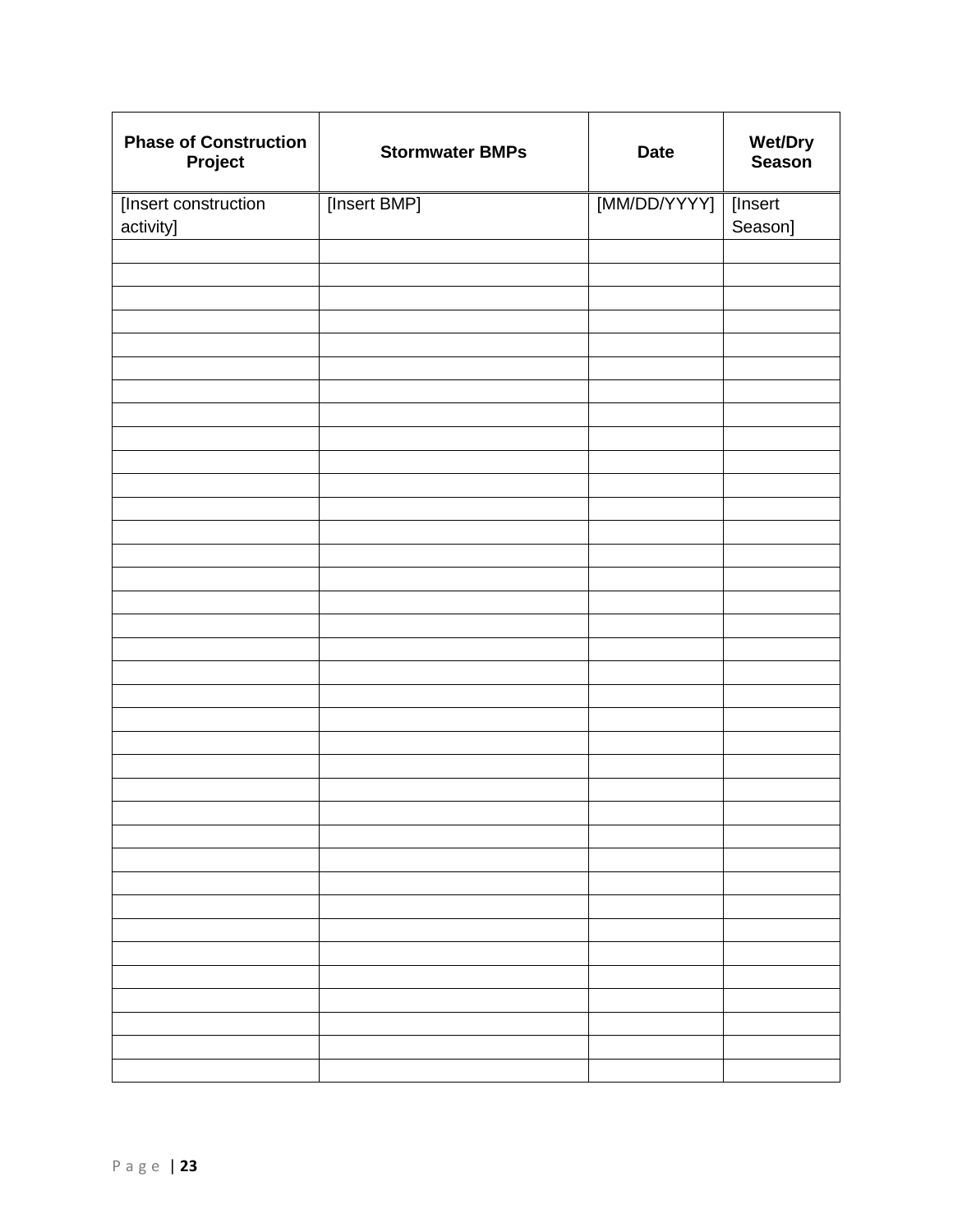# <span id="page-25-0"></span>**2.1.13 Element 13: Protect Low Impact Development (LID) BMPs**

#### Describe LIDs.

Describe how you will protect LID facilities from sedimentation, protect soils from compaction, and maintain the infiltration capabilities.

Describe how you will clean permeable pavements fouled with sediments.

Permittees must protect all Bioretention and Rain Garden facilities from sedimentation through installation and maintenance of erosion and sediment control BMPs on portions of the site that drain into the Bioretention and/or Rain Garden facilities. Restore the facilities to their fully functioning condition if they accumulate sediment during construction. Restoring the facility must include removal of sediment and any sediment-laden Bioretention/Rain Garden soils, and replacing the removed soils with soils meeting the design specification.

Permittees must maintain the infiltration capabilities of Bioretention and Rain Garden facilities by protecting against compaction by construction equipment and foot traffic. Protect completed lawn and landscaped areas from compaction due to construction equipment.

Permittees must control erosion and avoid introducing sediment from surrounding land uses onto permeable pavements. Do not allow muddy construction equipment on the base material or pavement. Do not allow sediment-laden runoff onto permeable pavements.

Permittees must clean permeable pavements fouled with sediments or no longer passing an initial infiltration test using local stormwater manual methodology or the manufacturer's procedures.

Permittees must keep all heavy equipment off existing soils under LID facilities that have been excavated to final grade to retain the infiltration rate of the soils.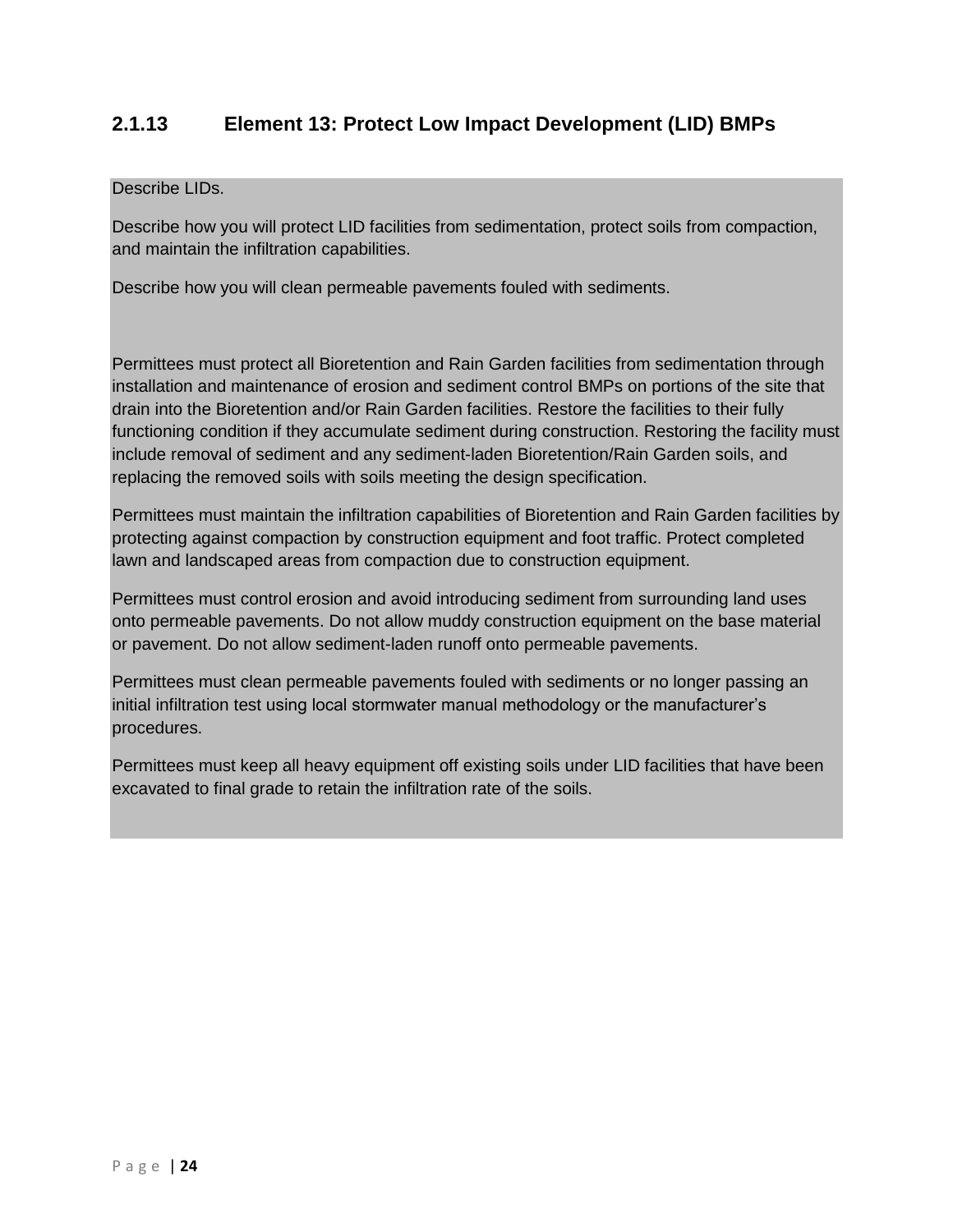# <span id="page-26-0"></span>**3 Pollution Prevention Team**

# <span id="page-26-1"></span>**Table 7 – Team Information**

| <b>Title</b>                   | Name(s)                  | <b>Phone Number</b>                |
|--------------------------------|--------------------------|------------------------------------|
| <b>Certified Erosion and</b>   | [Insert Name]            | [Insert Number]                    |
| <b>Sediment Control Lead</b>   |                          |                                    |
| (CESCL)                        |                          |                                    |
| <b>Resident Engineer</b>       |                          |                                    |
| <b>Emergency Ecology</b>       |                          |                                    |
| <b>Contact</b>                 |                          |                                    |
| <b>Emergency Permittee/</b>    |                          |                                    |
| <b>Owner Contact</b>           |                          |                                    |
| <b>Non-Emergency Owner</b>     |                          |                                    |
| <b>Contact</b>                 |                          |                                    |
| <b>Monitoring Personnel</b>    |                          |                                    |
| <b>Ecology Regional Office</b> | [Insert Regional Office] | [Insert General]<br><b>Numberl</b> |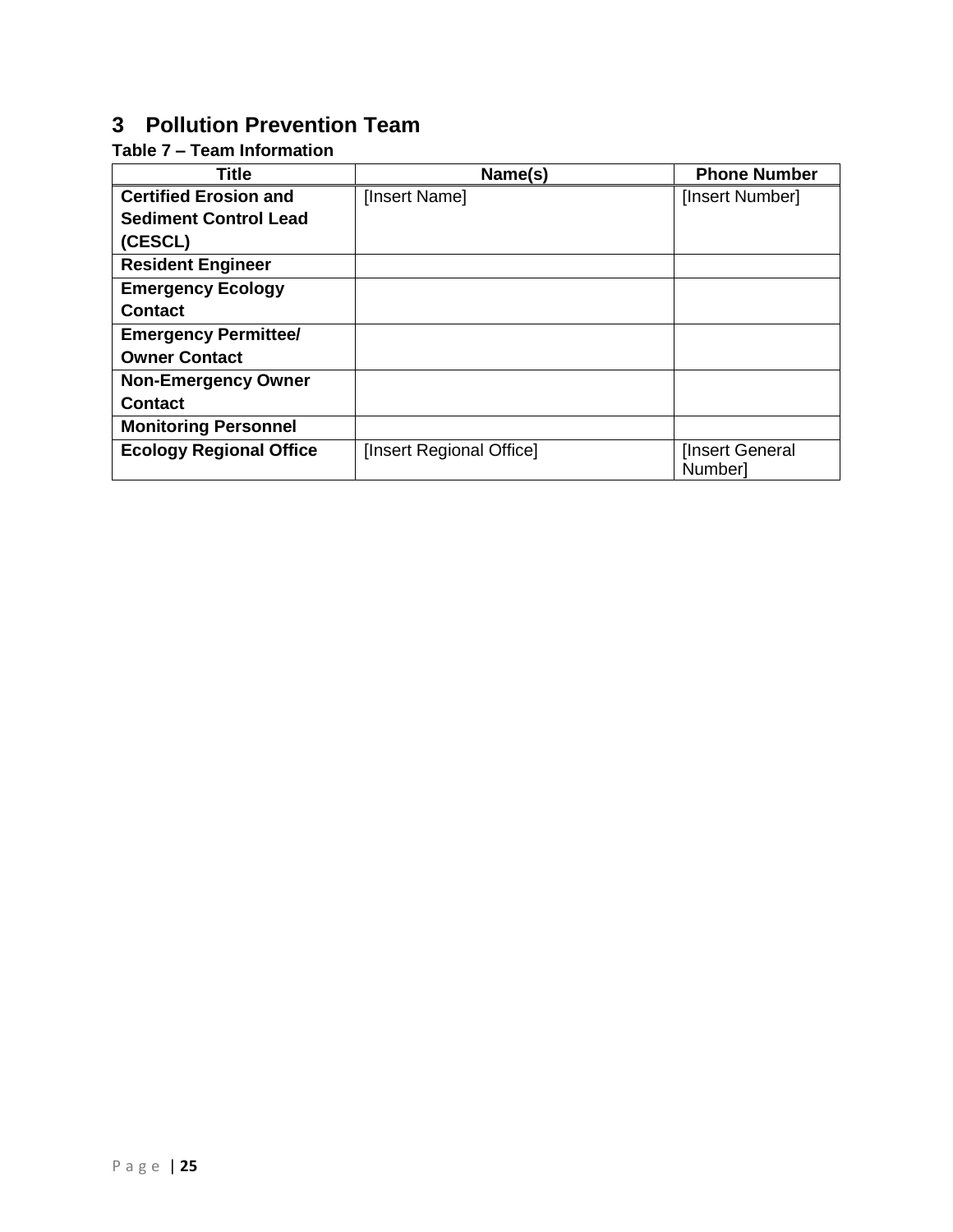# <span id="page-27-0"></span>**4 Monitoring and Sampling Requirements**

Monitoring includes visual inspection, sampling for water quality parameters of concern, and documentation of the inspection and sampling findings in a site log book. A site log book will be maintained for all on-site construction activities and will include:

- A record of the implementation of the SWPPP and other permit requirements
- Site inspections
- Stormwater sampling data

Create your own Site Inspection Form or use the Construction Stormwater Site Inspection Form found on Ecology's website.

<http://www.ecy.wa.gov/programs/wq/stormwater/construction/index.html>

File a blank form under Appendix D.

The site log book must be maintained on-site within reasonable access to the site and be made available upon request to Ecology or the local jurisdiction.

Numeric effluent limits may be required for certain discharges to 303(d) listed waterbodies. See CSWGP Special Condition S8 and Section 5 of this template.

# <span id="page-27-1"></span>**4.1 Site Inspection**

Site inspections will be conducted at least once every calendar week and within 24 hours following any discharge from the site. For sites that are temporarily stabilized and inactive, the required frequency is reduced to once per calendar month.

The discharge point(s) are indicated on the Site Map (see Appendix A) and in accordance with the applicable requirements of the CSWGP.

# <span id="page-27-2"></span>**4.2 Stormwater Quality Sampling**

# <span id="page-27-3"></span>**4.2.1 Turbidity Sampling**

Requirements include calibrated turbidity meter or transparency tube to sample site discharges for compliance with the CSWGP. Sampling will be conducted at all discharge points at least once per calendar week.

Method for sampling turbidity:

Check the analysis method you will use:

#### <span id="page-27-4"></span>**Table 8 – Turbidity Sampling Method**

| $\Box$ Turbidity Meter/Turbidimeter (required for disturbances 5 acres or greater in size)            |
|-------------------------------------------------------------------------------------------------------|
| $\boxed{\Box}$ Transparency Tube (option for disturbances less than 1 acre and up to 5 acres in size) |

The benchmark for turbidity value is 25 nephelometric turbidity units (NTU) and a transparency less than 33 centimeters.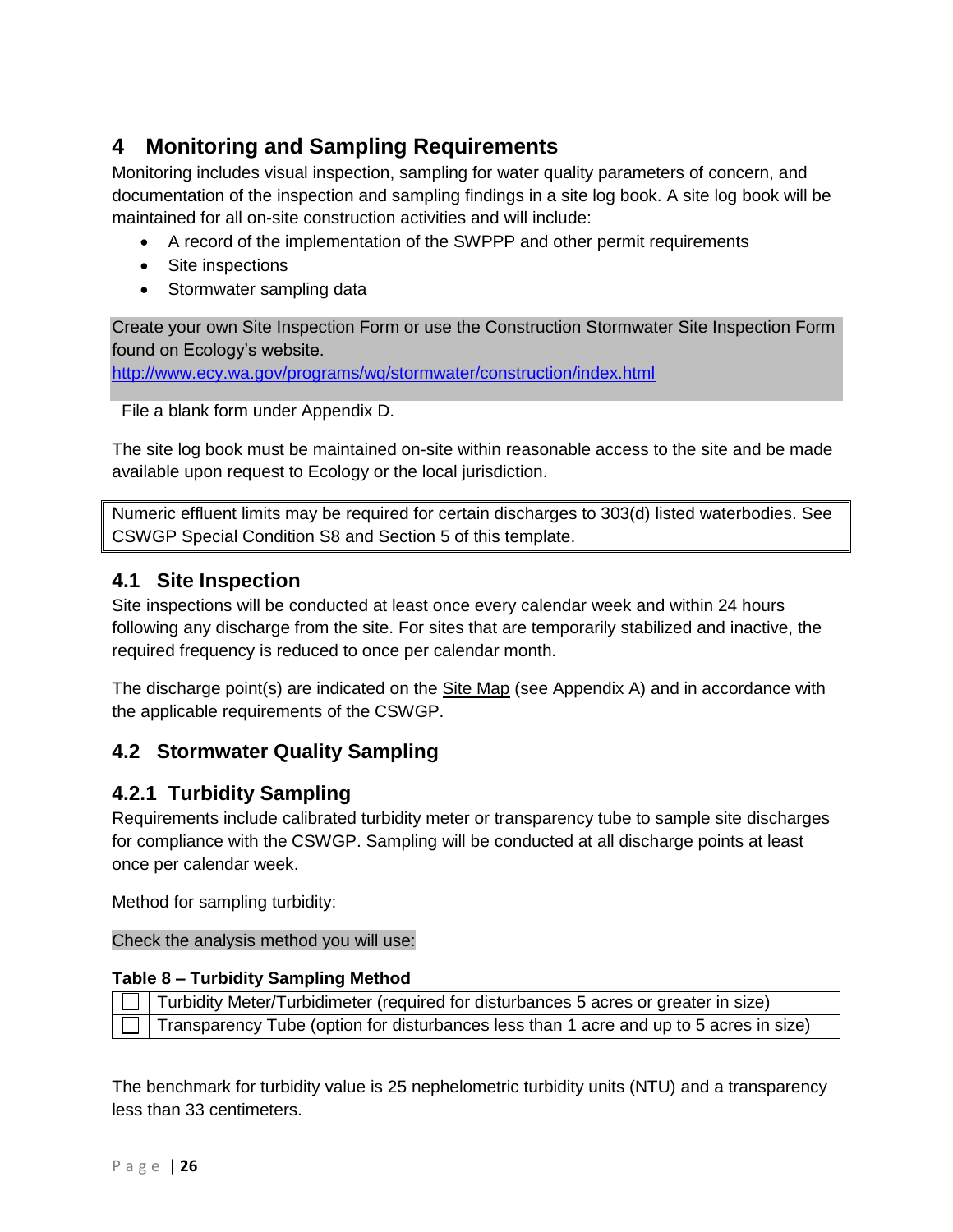If the discharge's turbidity is 26 to 249 NTU **or** the transparency is less than 33 cm but equal to or greater than 6 cm, the following steps will be conducted:

- 1. Review the SWPPP for compliance with Special Condition S9. Make appropriate revisions within 7 days of the date the discharge exceeded the benchmark.
- 2. Immediately begin the process to fully implement and maintain appropriate source control and/or treatment BMPs as soon as possible. Address the problems within 10 days of the date the discharge exceeded the benchmark. If installation of necessary treatment BMPs is not feasible within 10 days, Ecology may approve additional time when the Permittee requests an extension within the initial 10-day response period.
- 3. Document BMP implementation and maintenance in the site log book.

If the turbidity exceeds 250 NTU **or** the transparency is 6 cm or less at any time, the following steps will be conducted:

- 1. Telephone or submit an electronic report to the applicable Ecology Region's Environmental Report Tracking System (ERTS) within 24 hours.
	- **Central Region** (Benton, Chelan, Douglas, Kittitas, Klickitat, Okanogan, Yakima): (509) 575-2490 or [http://www.ecy.wa.gov/programs/spills/forms/nerts\\_online/CRO\\_nerts\\_online.html](http://www.ecy.wa.gov/programs/spills/forms/nerts_online/CRO_nerts_online.html)
	- **Eastern Region** (Adams, Asotin, Columbia, Ferry, Franklin, Garfield, Grant, Lincoln, Pend Oreille, Spokane, Stevens, Walla Walla, Whitman): (509) 329-3400 or [http://www.ecy.wa.gov/programs/spills/forms/nerts\\_online/ERO\\_nerts\\_online.html](http://www.ecy.wa.gov/programs/spills/forms/nerts_online/ERO_nerts_online.html)
	- **Northwest Region** (King, Kitsap, Island, San Juan, Skagit, Snohomish, Whatcom): (425) 649-7000 or [http://www.ecy.wa.gov/programs/spills/forms/nerts\\_online/NWRO\\_nerts\\_online.html](http://www.ecy.wa.gov/programs/spills/forms/nerts_online/NWRO_nerts_online.html)
	- **Southwest Region** (Clallam, Clark, Cowlitz, Grays Harbor, Jefferson, Lewis, Mason, Pacific, Pierce, Skamania, Thurston, Wahkiakum,): (360) 407-6300 or [http://www.ecy.wa.gov/programs/spills/forms/nerts\\_online/SWRO\\_nerts\\_online.html](http://www.ecy.wa.gov/programs/spills/forms/nerts_online/SWRO_nerts_online.html)
- 2. Immediately begin the process to fully implement and maintain appropriate source control and/or treatment BMPs as soon as possible. Address the problems within 10 days of the date the discharge exceeded the benchmark. If installation of necessary treatment BMPs is not feasible within 10 days, Ecology may approve additional time when the Permittee requests an extension within the initial 10-day response period
- 3. Document BMP implementation and maintenance in the site log book.
- 4. Continue to sample discharges daily until one of the following is true:
	- Turbidity is 25 NTU (or lower).
	- Transparency is 33 cm (or greater).
	- Compliance with the water quality limit for turbidity is achieved.
		- $\circ$  1 5 NTU over background turbidity, if background is less than 50 NTU
		- o 1% 10% over background turbidity, if background is 50 NTU or greater
	- The discharge stops or is eliminated.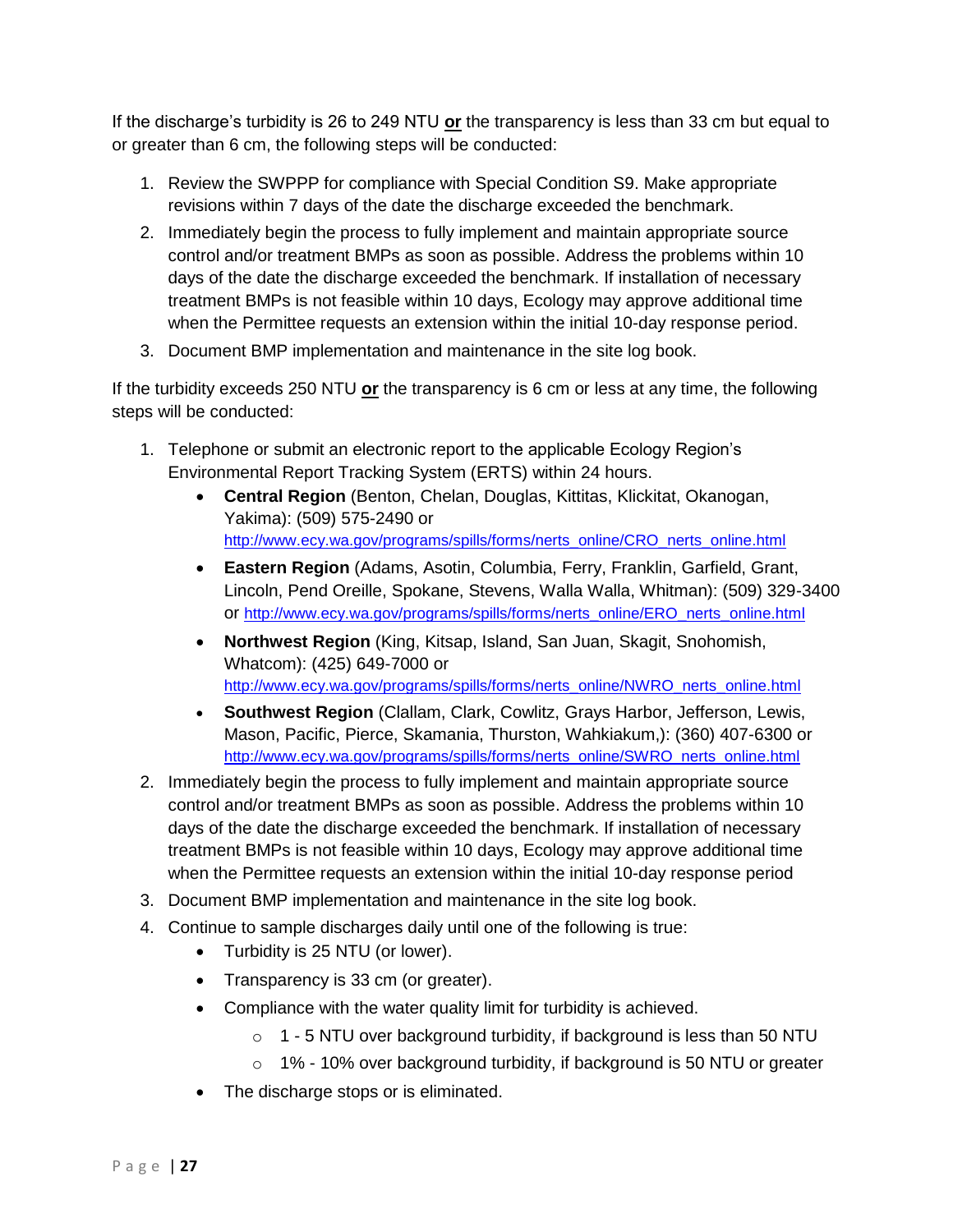# <span id="page-29-0"></span>**4.2.2 pH Sampling**

pH monitoring is required for "Significant concrete work" (i.e., greater than 1000 cubic yards poured concrete over the life of the project). The use of recycled concrete or engineered soils (soil amendments including but not limited to Portland cement-treated base [CTB], cement kiln dust [CKD] or fly ash) also requires pH monitoring.

For significant concrete work, pH sampling will start the first day concrete is poured and continue until it is cured, typically three (3) weeks after the last pour.

For engineered soils and recycled concrete, pH sampling begins when engineered soils or recycled concrete are first exposed to precipitation and continues until the area is fully stabilized.

If the measured pH is 8.5 or greater, the following measures will be taken:

- 1. Prevent high pH water from entering storm sewer systems or surface water.
- 2. Adjust or neutralize the high pH water to the range of 6.5 to 8.5 su using appropriate technology such as carbon dioxide  $(CO<sub>2</sub>)$  sparging (liquid or dry ice).
- 3. Written approval will be obtained from Ecology prior to the use of chemical treatment other than  $CO<sub>2</sub>$  sparging or dry ice.

Method for sampling pH:

Check the analysis method you will use:

#### <span id="page-29-1"></span>**Table 9 – pH Sampling Method**

| meter<br>n⊟                   |
|-------------------------------|
| test kit<br>nН                |
| Wide range pH indicator paper |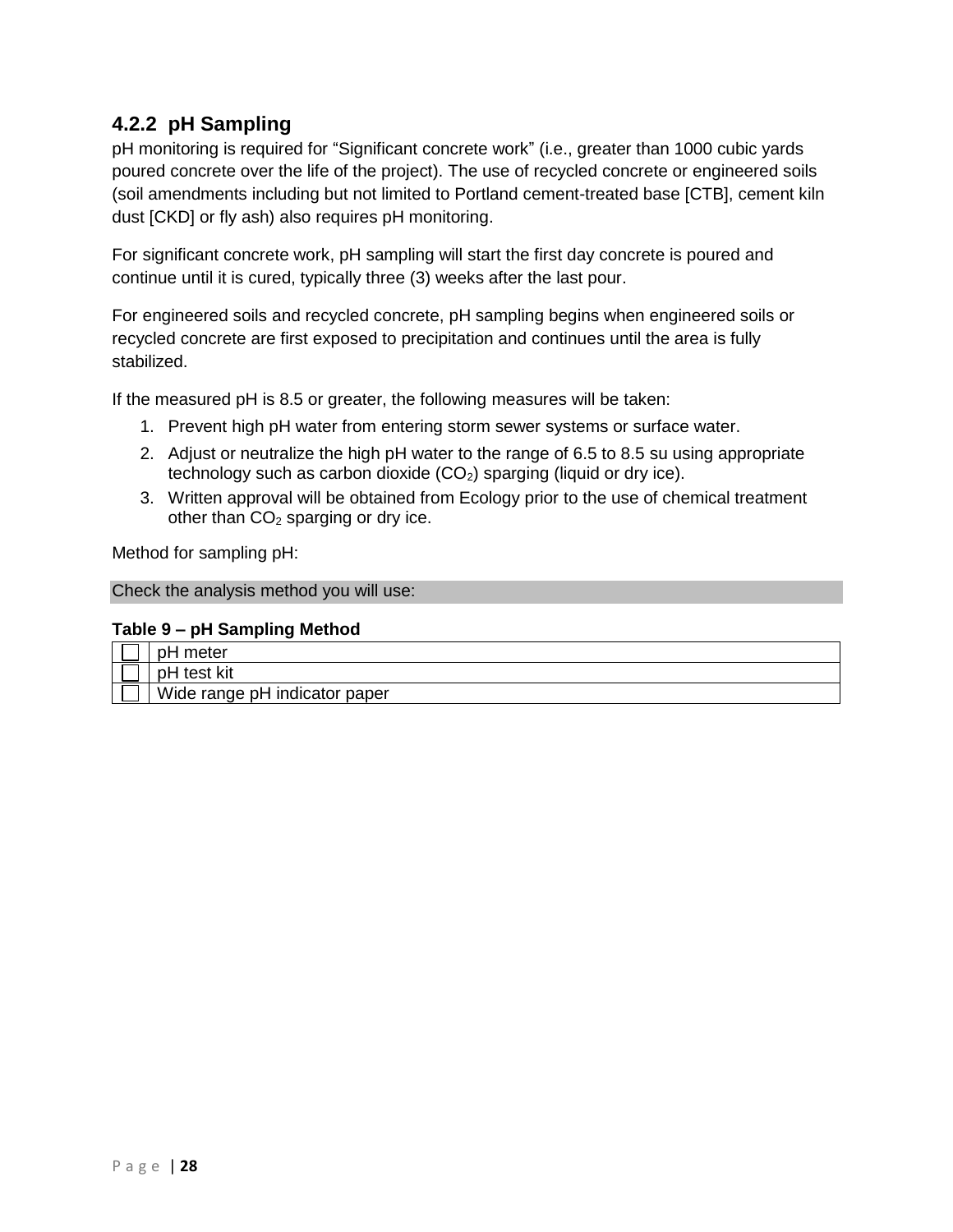# <span id="page-30-0"></span>**5 Discharges to 303(d) or Total Maximum Daily Load (TMDL) Waterbodies**

### <span id="page-30-1"></span>**5.1 303(d) Listed Waterbodies**

Circle the applicable answer, if necessary:

Is the receiving water 303(d) (Category 5) listed for turbidity, fine sediment, phosphorus, or pH?

 $\Box$  Yes  $\Box$  No

List the impairment(s):

If yes, discharges must comply with applicable effluent limitations in S8.C and S8.D of the CSWGP.

#### <span id="page-30-2"></span>**5.2 TMDL Waterbodies**

Waste Load Allocation for CWSGP discharges:

#### Describe the method(s) for TMDL compliance:

List and describe BMPs:

Discharges to TMDL receiving waterbodies will meet in-stream water quality criteria at the point of discharge.

The Construction Stormwater General Permit Proposed New Discharge to an Impaired Water Body form is included in Appendix F.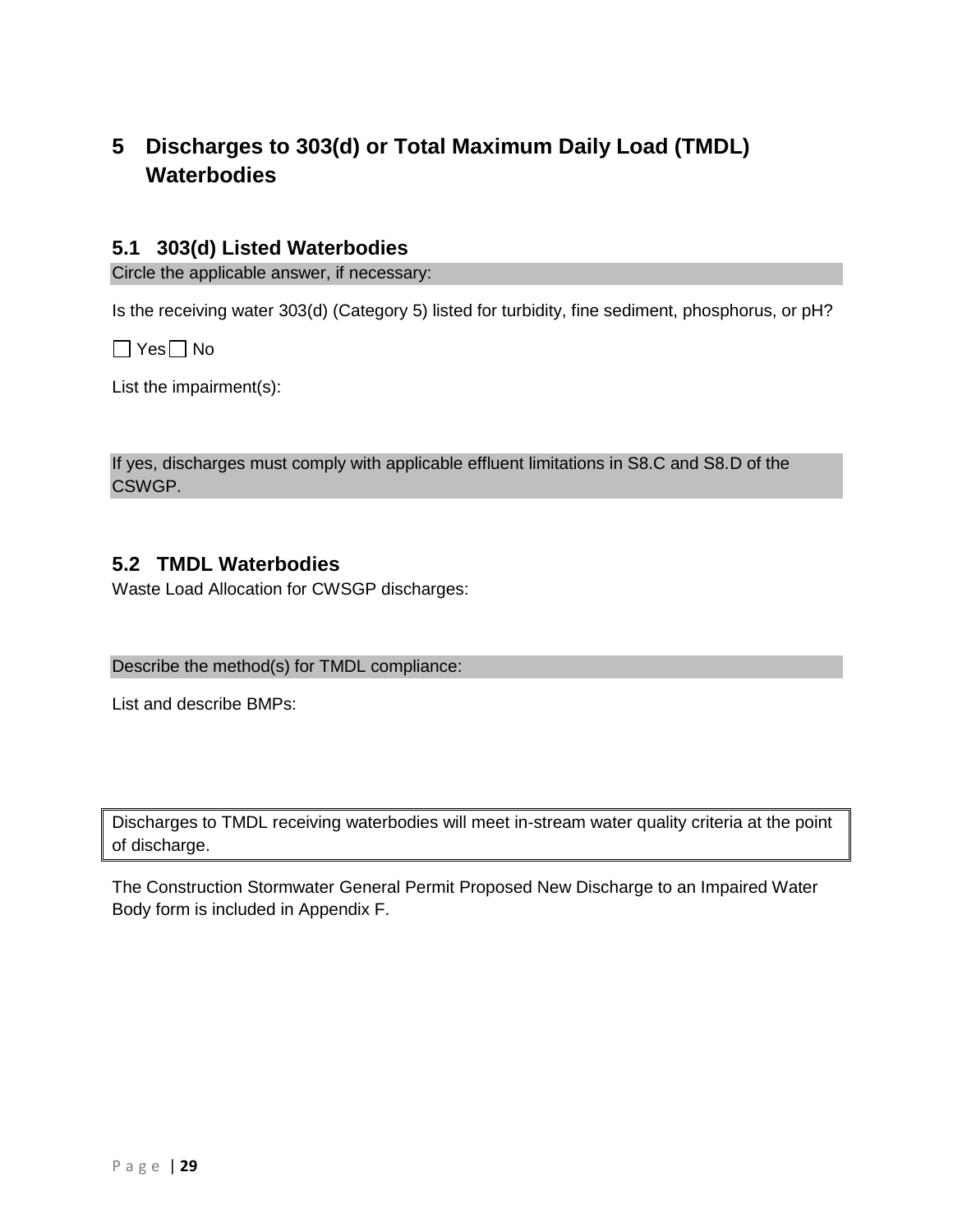# <span id="page-31-0"></span>**6 Reporting and Record Keeping**

# <span id="page-31-1"></span>**6.1 Record Keeping**

This section does not need to be filled out. It is a list of reminders for the permittee.

# <span id="page-31-2"></span>**6.1.1 Site Log Book**

A site log book will be maintained for all on-site construction activities and will include:

- A record of the implementation of the SWPPP and other permit requirements
- Site inspections
- Sample logs

# <span id="page-31-3"></span>**6.1.2 Records Retention**

Records will be retained during the life of the project and for a minimum of three (3) years following the termination of permit coverage in accordance with Special Condition S5.C of the CSWGP.

Permit documentation to be retained on-site:

- CSWGP
- Permit Coverage Letter
- SWPPP
- Site Log Book

Permit documentation will be provided within 14 days of receipt of a written request from Ecology. A copy of the SWPPP or access to the SWPPP will be provided to the public when requested in writing in accordance with Special Condition S5.G.2.b of the CSWGP.

# <span id="page-31-4"></span>**6.1.3 Updating the SWPPP**

The SWPPP will be modified if:

- Found ineffective in eliminating or significantly minimizing pollutants in stormwater discharges from the site.
- There is a change in design, construction, operation, or maintenance at the construction site that has, or could have, a significant effect on the discharge of pollutants to waters of the State.

The SWPPP will be modified within seven (7) days if inspection(s) or investigation(s) determine additional or modified BMPs are necessary for compliance. An updated timeline for BMP implementation will be prepared.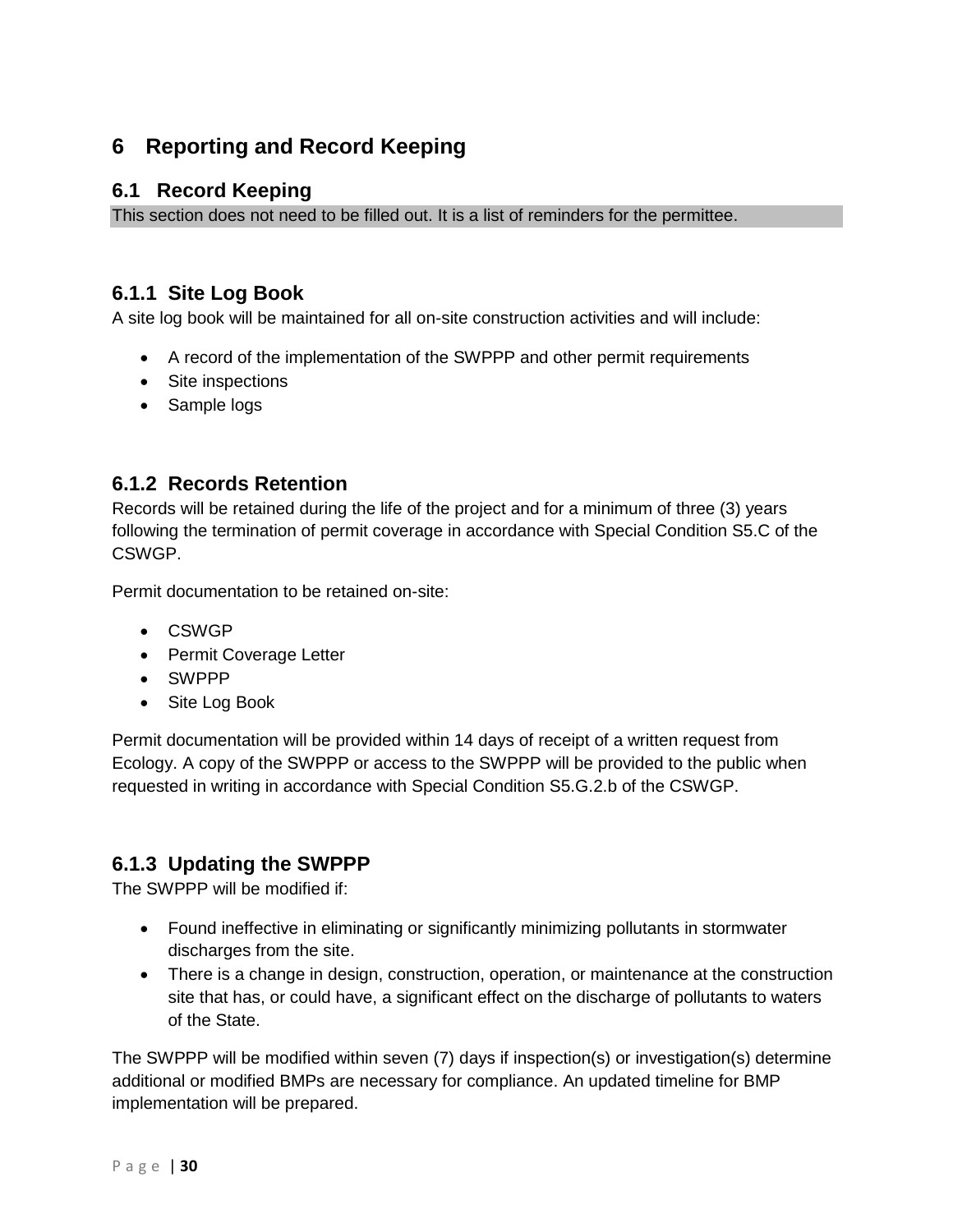# <span id="page-32-0"></span>**6.2 Reporting**

#### <span id="page-32-1"></span>**6.2.1 Discharge Monitoring Reports**

Select and retain applicable paragraph.

**Cumulative soil disturbance is less than one (1) acre; therefore**, Discharge Monitoring Reports (DMRs) will not be submitted to Ecology because water quality sampling is not being conducted at the site.

Or

**Cumulative soil disturbance is one (1) acre or larger; therefore**, Discharge Monitoring Reports (DMRs) will be submitted to Ecology monthly. If there was no discharge during a given monitoring period the DMR will be submitted as required, reporting "No Discharge". The DMR due date is fifteen (15) days following the end of each calendar month.

DMRs will be reported online through Ecology's WQWebDMR System.

To sign up for WQWebDMR go to: <http://www.ecy.wa.gov/programs/wq/permits/paris/webdmr.html>

## <span id="page-32-2"></span>**6.2.2 Notification of Noncompliance**

If any of the terms and conditions of the permit is not met, and the resulting noncompliance may cause a threat to human health or the environment, the following actions will be taken:

- 1. Ecology will be notified within 24-hours of the failure to comply by calling the applicable Regional office ERTS phone number (Regional office numbers listed below).
- 2. Immediate action will be taken to prevent the discharge/pollution or otherwise stop or correct the noncompliance. If applicable, sampling and analysis of any noncompliance will be repeated immediately and the results submitted to Ecology within five (5) days of becoming aware of the violation.
- 3. A detailed written report describing the noncompliance will be submitted to Ecology within five (5) days, unless requested earlier by Ecology.

Specific information to be included in the noncompliance report is found in Special Condition S5.F.3 of the CSWGP.

Anytime turbidity sampling indicates turbidity is 250 NTUs or greater, or water transparency is 6 cm or less, the Ecology Regional office will be notified by phone within 24 hours of analysis as required by Special Condition S5.A of the CSWGP.

• **Central Region** at (509) 575-2490 for Benton, Chelan, Douglas, Kittitas, Klickitat, Okanogan, or Yakima County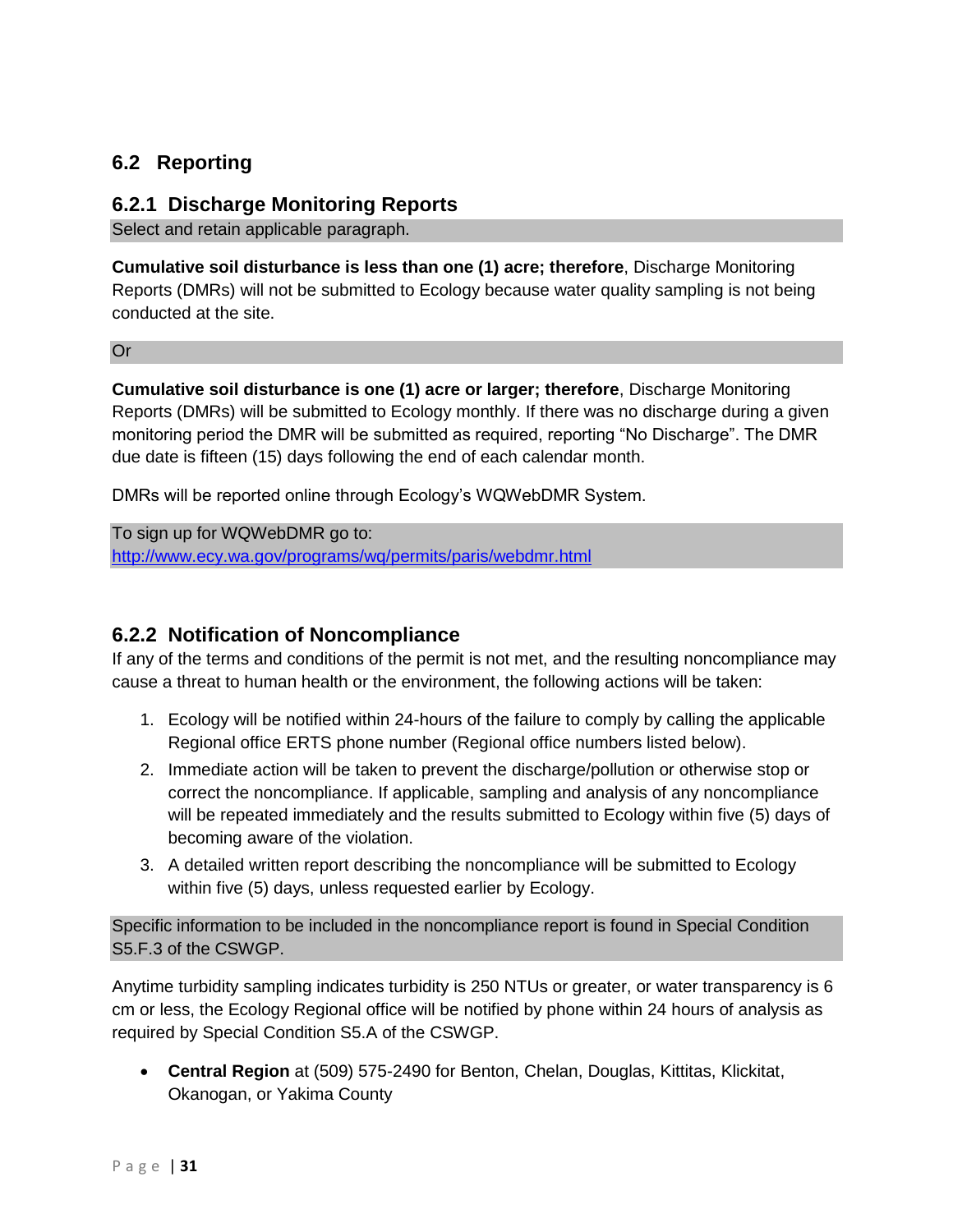- **Eastern Region** at (509) 329-3400 for Adams, Asotin, Columbia, Ferry, Franklin, Garfield, Grant, Lincoln, Pend Oreille, Spokane, Stevens, Walla Walla, or Whitman **County**
- **Northwest Region** at (425) 649-7000 for Island, King, Kitsap, San Juan, Skagit, Snohomish, or Whatcom County
- **Southwest Region** at (360) 407-6300 for Clallam, Clark, Cowlitz, Grays Harbor, Jefferson, Lewis, Mason, Pacific, Pierce, Skamania, Thurston, or Wahkiakum

Include the following information:

- 1. Your name and / Phone number
- 2. Permit number
- 3. City / County of project
- 4. Sample results
- 5. Date / Time of call
- 6. Date / Time of sample
- 7. Project name

In accordance with Special Condition S4.D.5.b of the CSWGP, the Ecology Regional office will be notified if chemical treatment other than  $CO<sub>2</sub>$  sparging is planned for adjustment of high pH water.